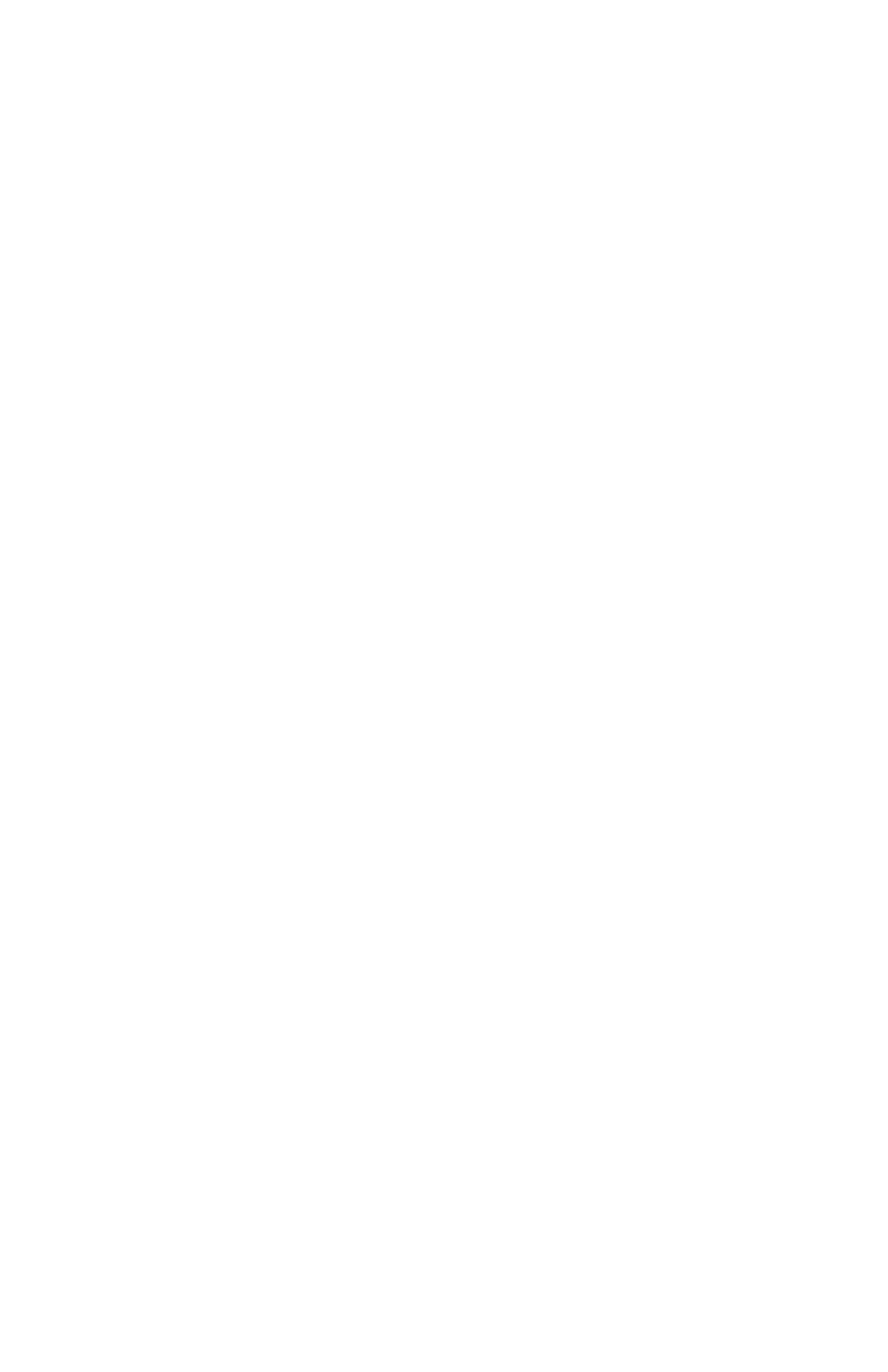# **Memoirs of My Religious Life And Ministry**

**By**

**John W. Youngblood** 



#### **FAITH PUBLISHING HOUSE**

*Digitally Published by*  **THE GOSPEL TRUTH <www.churchofgodeveninglight.com>**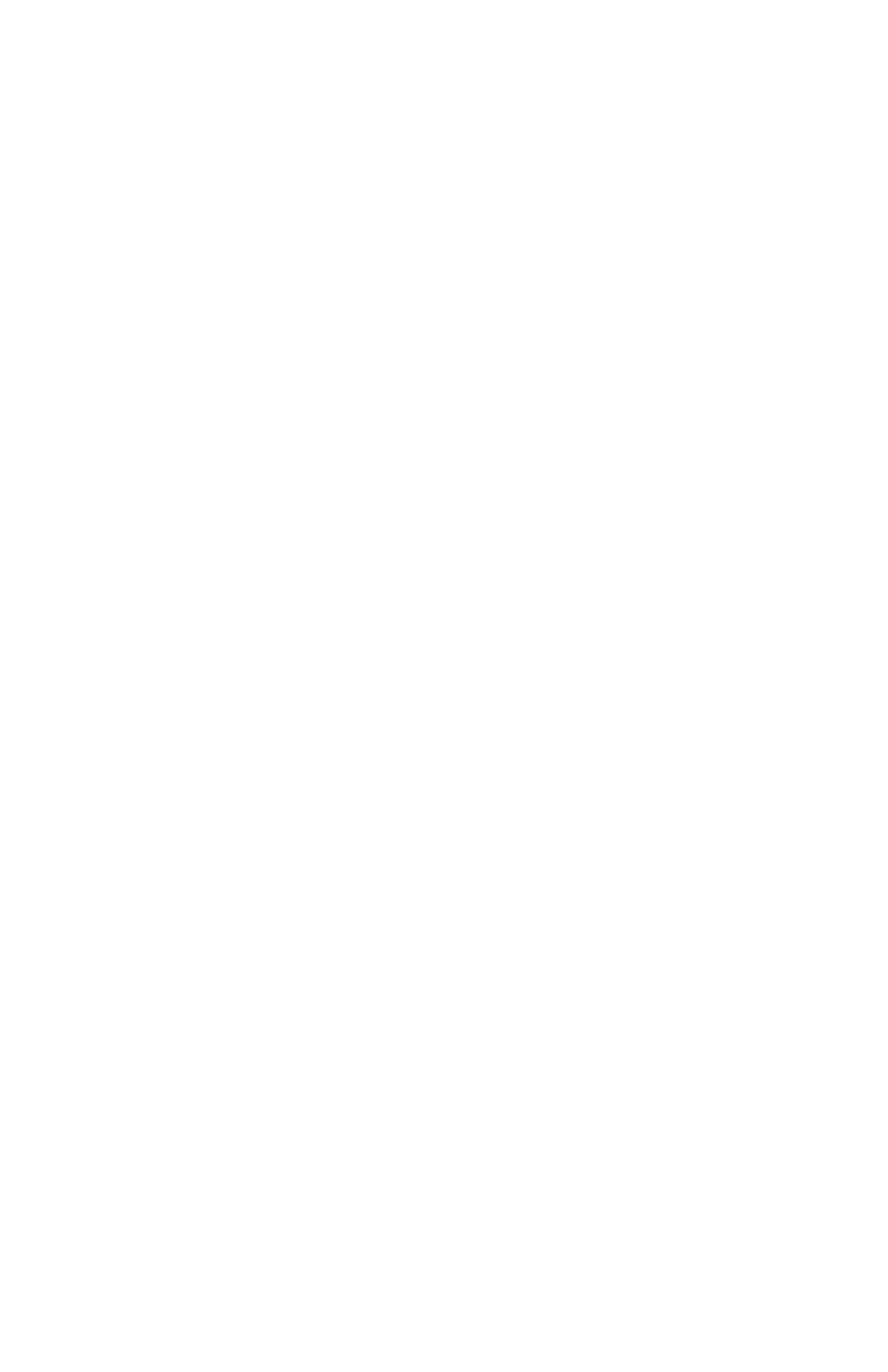# **Chapter One**

This is a sketch history of the religious life and ministry of John W. Youngblood written by him when in his eighty-eighth year of age.

I was born October 20, 1860 in the state of Arkansas. My father, Doctor Franklin Youngblood, was a member of the Methodist Church. His father, George Bradley Youngblood, was a licensed exhorter in the Methodist Church, and had his children baptized by sprinkling when they were infants, and brought them up in the Methodist faith. My mother had been converted in early life in a Baptist revival meeting and had been baptized by a Baptist minister by immersion. We children were not baptized in infancy because my mother did not believe in infant baptism and my father honored her faith.

My parents were both very strict in their religious views. The Ten Commandments was their main platform. To them the Ten Commandments was the highest code of laws that ever had been given to man, and as they had been written by the finger of God himself on tables of stone, they were greater than any laws that had ever been written. The only exception was in regard to the fourth commandment. They believed that in some way or manner the Sabbath had been changed from the seventh to the first day of the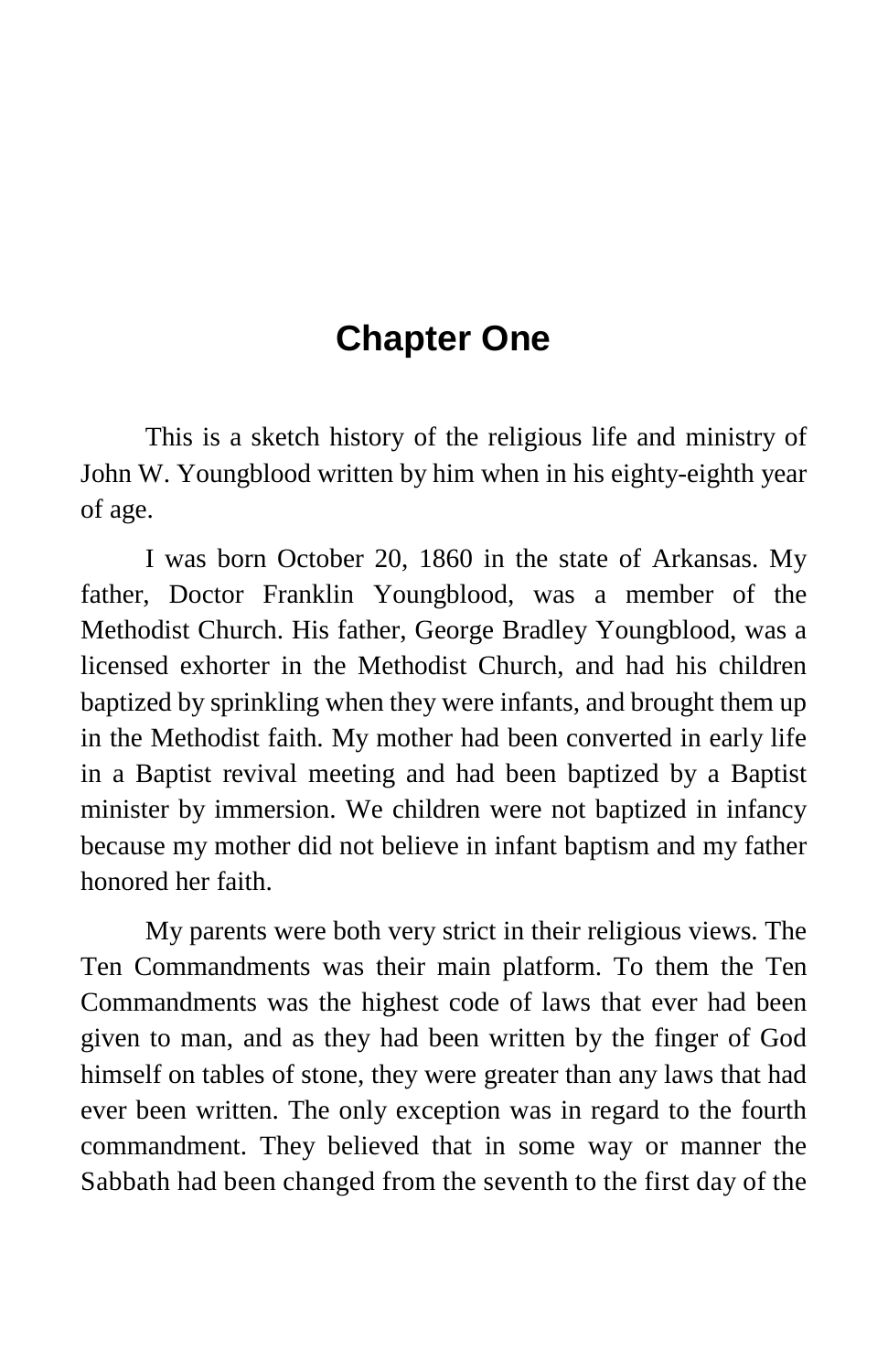week, and Sunday was now to be observed as a rest day the same as Saturday had been before Christ arose from the dead. This was the faith which I was taught. Not only my parents, but almost all the preachers, as well as I can remember, taught about the same thing. They would differ some in regard to the modes and the subjects of baptism and some other minor things, as they called it, but the old Stone Table Ten Commandment Law was their standard of righteousness.

Most of the preachers whom I knew used tobacco, and many of them drank whiskey, which was very plentiful in those days. There was a distillery in our neighborhood, and any adult person could buy it by the gallon or trade grain for it. The people seemed to think that since tobacco and whiskey were not named in the Ten Commandments, that there was no harm in using it in moderation.

Four different kinds of preachers preached in our school house—Methodist, Baptist, Presbyterian, and Christian. The Christian preachers were commonly called Campbellites in those days. Almost everybody went to church services regardless of who was going to preach, and there was very little contention among the preachers or members. When one would have a revival, the others would join in and help. Every fall when the weather was nice, the people would go together and make a big brush harbor and all the preachers and church members would work together and have what they called & union revival. Many would come and kneel at what we called the mourners' bench and get what the people generally called religion. Some would call it conversion. I do not remember ever having heard the term "salvation" used in those days, yet I truly believe that many did receive the forgiveness of their sins in those meetings. The Christians did not believe in a mourners' bench, but taught that sinners were forgiven in the act of baptism. They also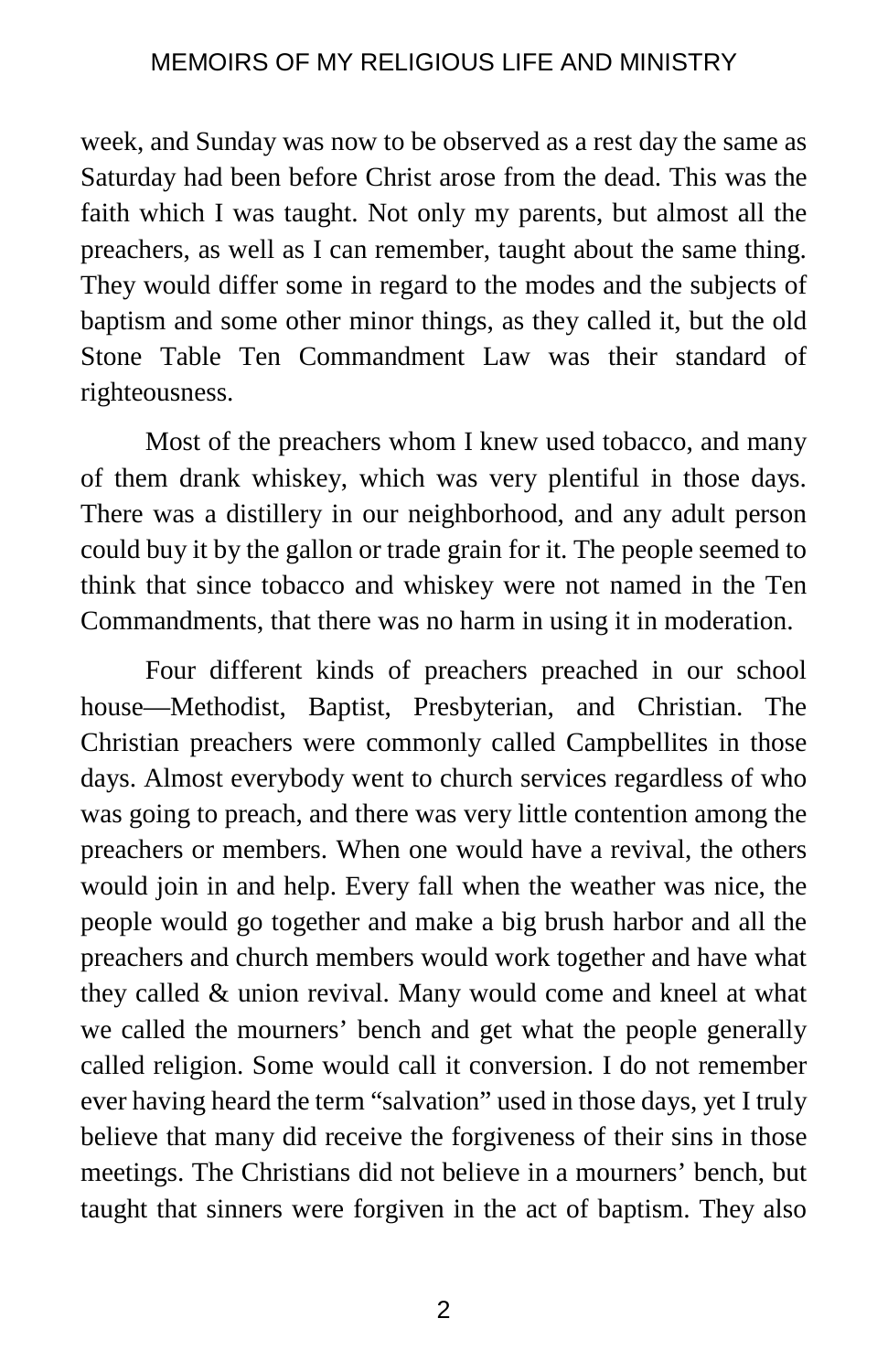taught "doing" religion instead of "getting" it. But the Methodists, Baptists, and others would say, "How can you do without something to do with?" They taught that we need to have heart-felt religion in our hearts to start with. But there was one thing that they were all agreed on, and that was that there was no person that did not sin; and they seemed to have plenty of Scripture to prove their point—and I think most of them practiced what they taught.

From my early youth I loved to hear preaching, singing, praying, and testifying in church. I never took much stock in the big shouting meetings. Somehow I did not enjoy them very well. But when I was only five years old my mother would take me to the chapel where the army chaplain would preach to the soldiers on Sunday, and I surely did like to hear the chaplain preach. And today I have in my memory many of the words and even sentences he spoke.

An old woman lived near to us whose husband was almost blind. She would come to our house and sing for me and tell me about Jesus. I can still remember some of the songs she would sing for me. I loved her very much.

As I grew older, my parents would take us children, to the meetings. We would sit by them on a long bench, with no back on it—and believe me, we were taught to be quiet. When we came home Father would ask me questions about the sermon, what the text was, and such like. If I could not remember, I would get a scolding; so I learned to listen and take notice to what was said. Also, Father would teach me not to criticize. He said, "Learn to take the good and be satisfied."

I also took a great delight in music, especially in singing. By the time I was sixteen I was singing in church meetings. Sometimes I would be called on to lead the songs. By the time I was eighteen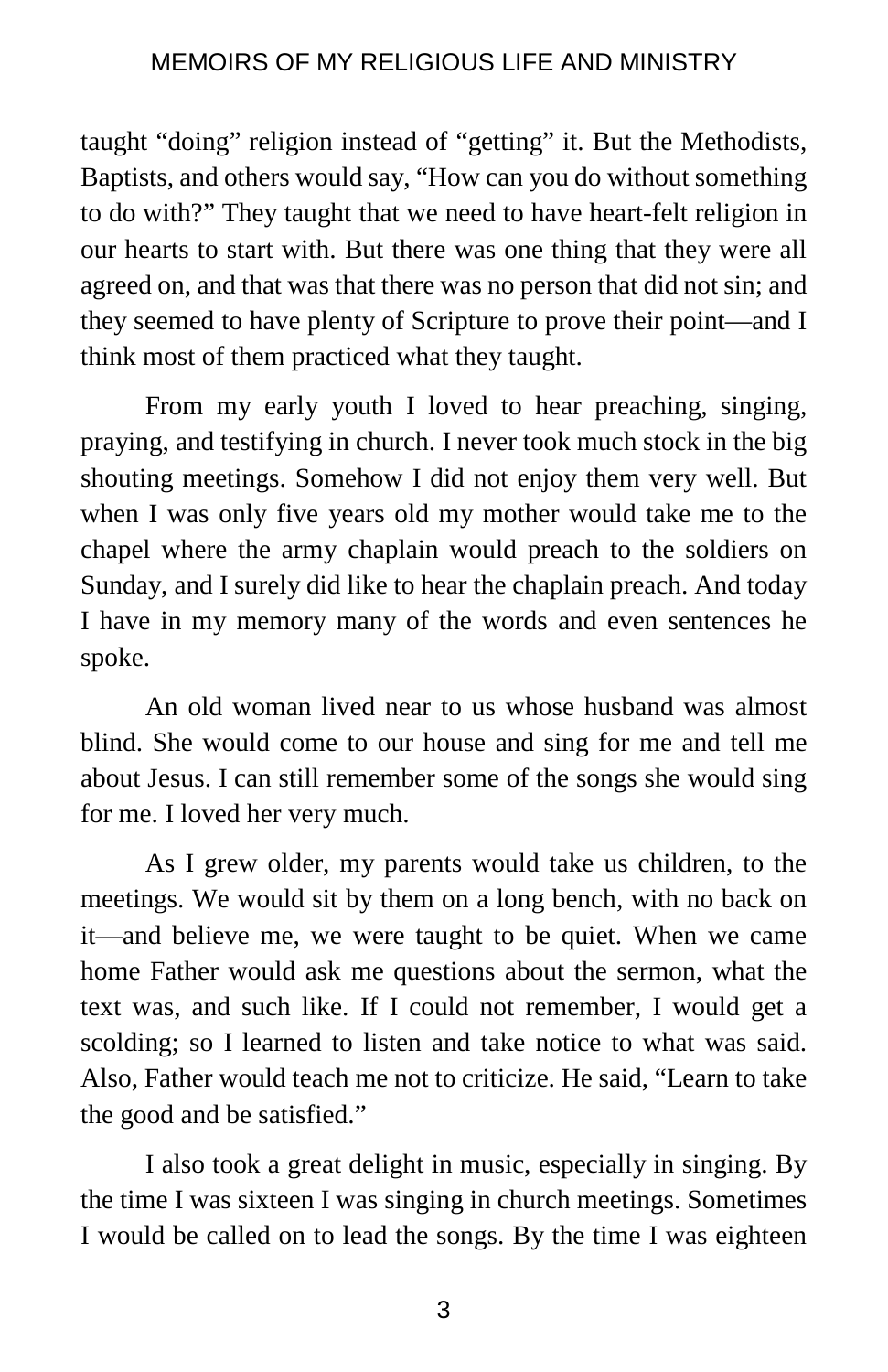years of age I was attending singing schools and leading in singing classes, and soon began teaching singing classes. So I soon became known over most of that country as the Youngblood singing boy. I had many friends almost everywhere in the country where I lived.

Never in my life did I have much desire for worldly amusements, such as 4th of July picnics, dances, and such like. I went to two circus shows in my life and just a few picnics, and one dance. I took no part in the dance, and it broke up with a row. But I did enjoy our literary society where we had some very interesting debates on such subjects as: Women's Right to Vote, Temperance, Education, and such like. But my delight was in singing and religious meetings. I went to a few horse races, but never bet on a race. I liked to see horses run. The only thing that I ever gambled on was shooting matches. I had a good eyesight and a good rifle gun, and was a good marksman and always won more than I lost in the matches. But I gave up that habit one day when a poor man with a family shot with us all day, lost all his money, and went away looking very sad. He had left home that morning and came to the match leaving a very sick child in bed, and was sent for twice before he left the match. Right there and then I said I would quit, and did. Many of the church people would attend the horse races and the shooting matches, as there was nothing in the Ten Commandments against it.

Most generally I was looked upon as a very moral boy, and any of the different denominations would have accepted me on baptism, but I knew very well that I was not right with God and really I felt in my soul that if I should die I would be lost; and I also had doubts about many others who made a high profession, especially those who would do so much loud shouting, for I knew some of them were not keeping the Ten Commandments.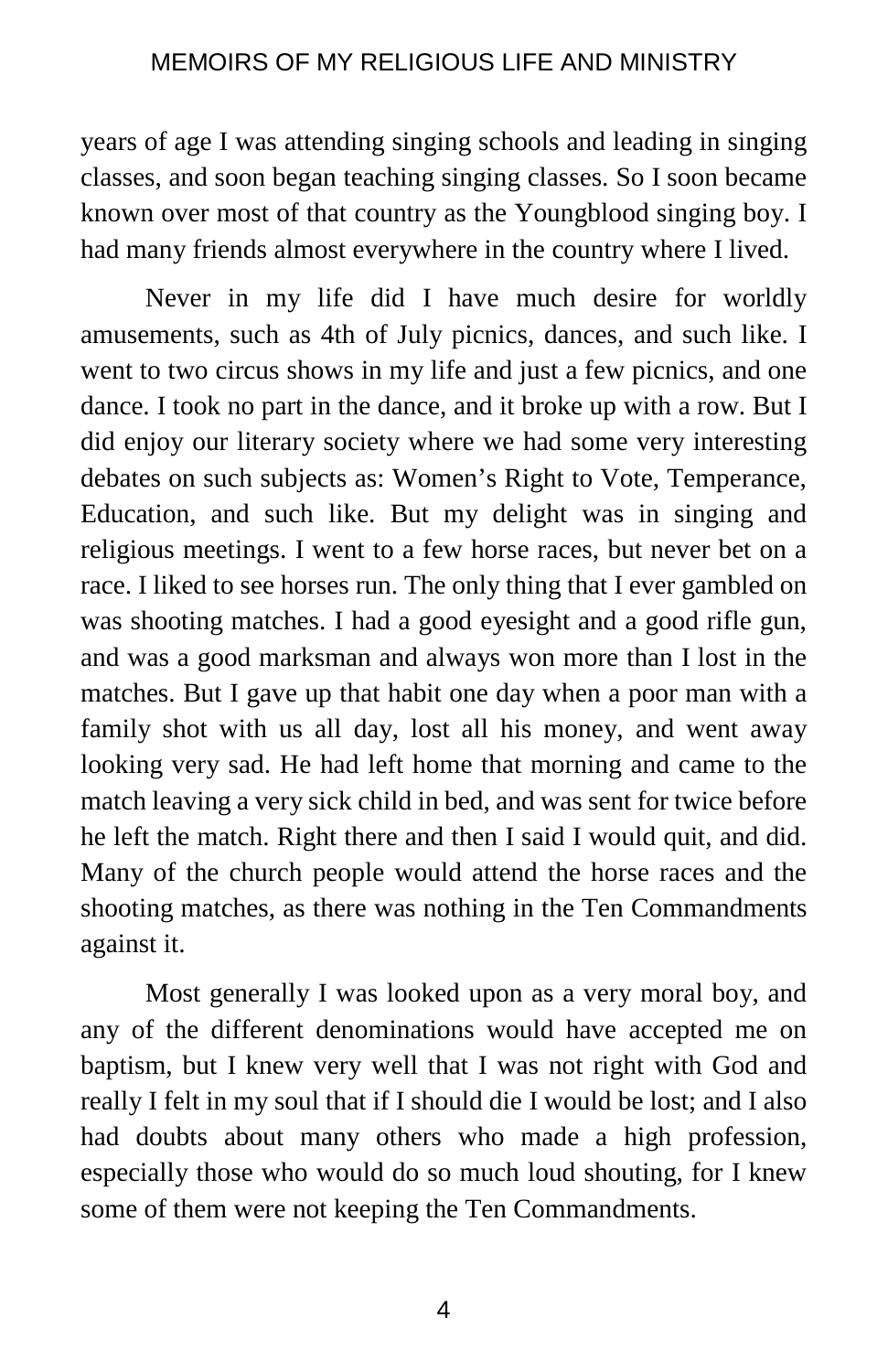Time went on, and in the fall of the year in which I was 21 years old the typhoid fever attacked our family. I and some other members of our family came very near dying with it, but by Christmas we were all better and my father and the family moved away to the Eureka Springs in Arkansas.

I took up lodging with a friend for the winter, but he died in a few weeks with T. B., then I went to a relative of mine. He leased his farm to his son and me for five years. The farm had a tenant house on it, and I was to have the free use of his house when I got married in the fall. My health was poor, but we sowed and planted and had a good prospect for a good all-around crop when I took down with an abscess in my left lung, which kept me bedfast for one whole month. Mr. Youngblood and his wife were both members of the Methodist church. They were good people and took good care of me. My own father and mother could not have given me better care. I loved them, and as soon as I was able would go to church with them; but I had lost my voice and was very much afflicted in my left lung.

At this time we had a very fine old pastor by the name of Windel. He was very good and kind. He took a great interest in me. He would ask me to come up and sit with them. He would pray for me to get well and get my voice back again, and would pray the Lord to make a preacher out of me. He would pray and preach that the church members should live holy and free from sin, and when anyone in the neighborhood would be sick he would visit them and pray for them. His preaching was on a higher standard than any I had ever heard before, and he seemed to enjoy and live to what he preached. I can truly say that his life and his preaching had more effect on me than any I had ever heard before. It seemed that he was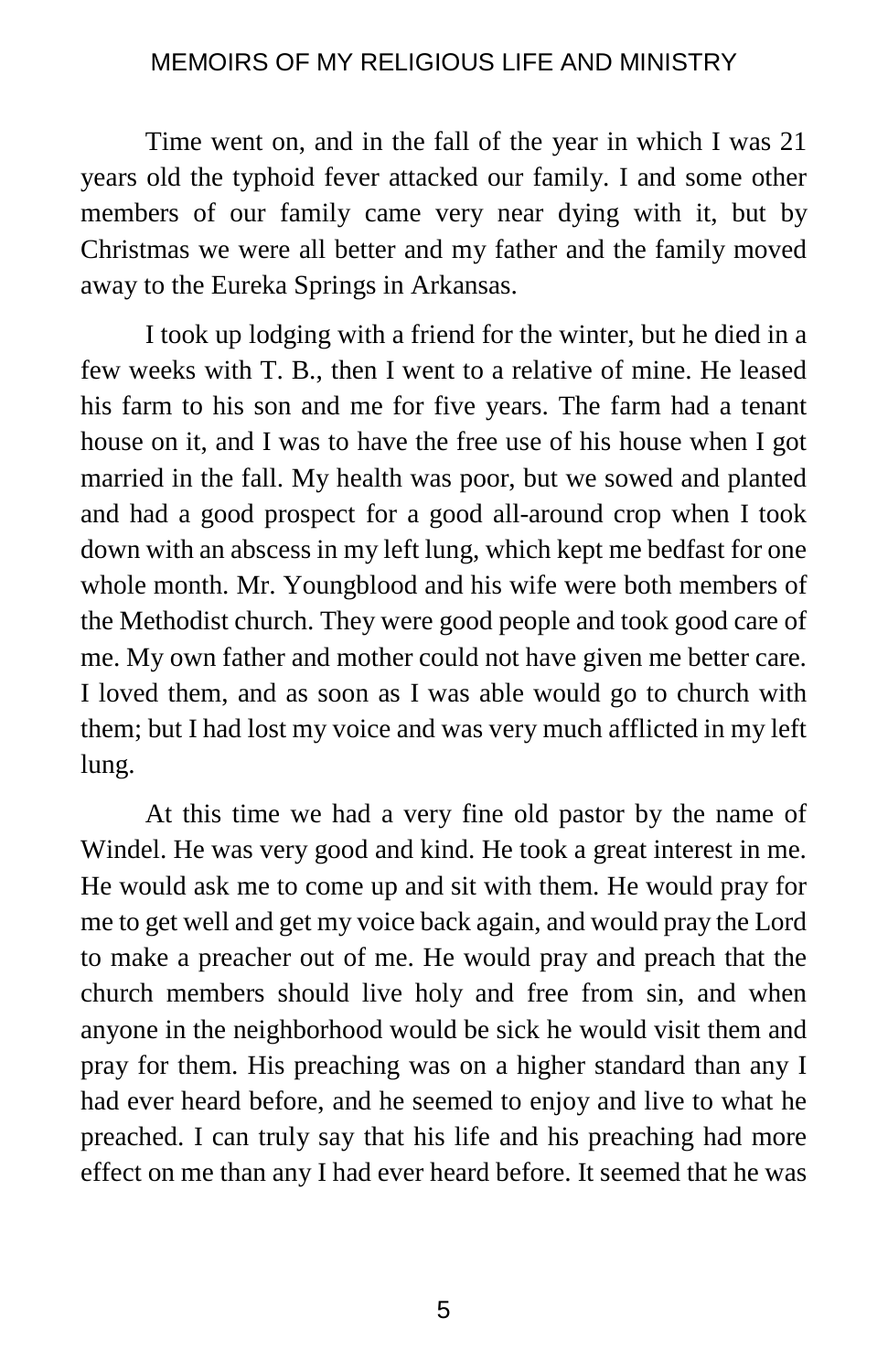nothing but kindness. I learned to love him and honor him very highly.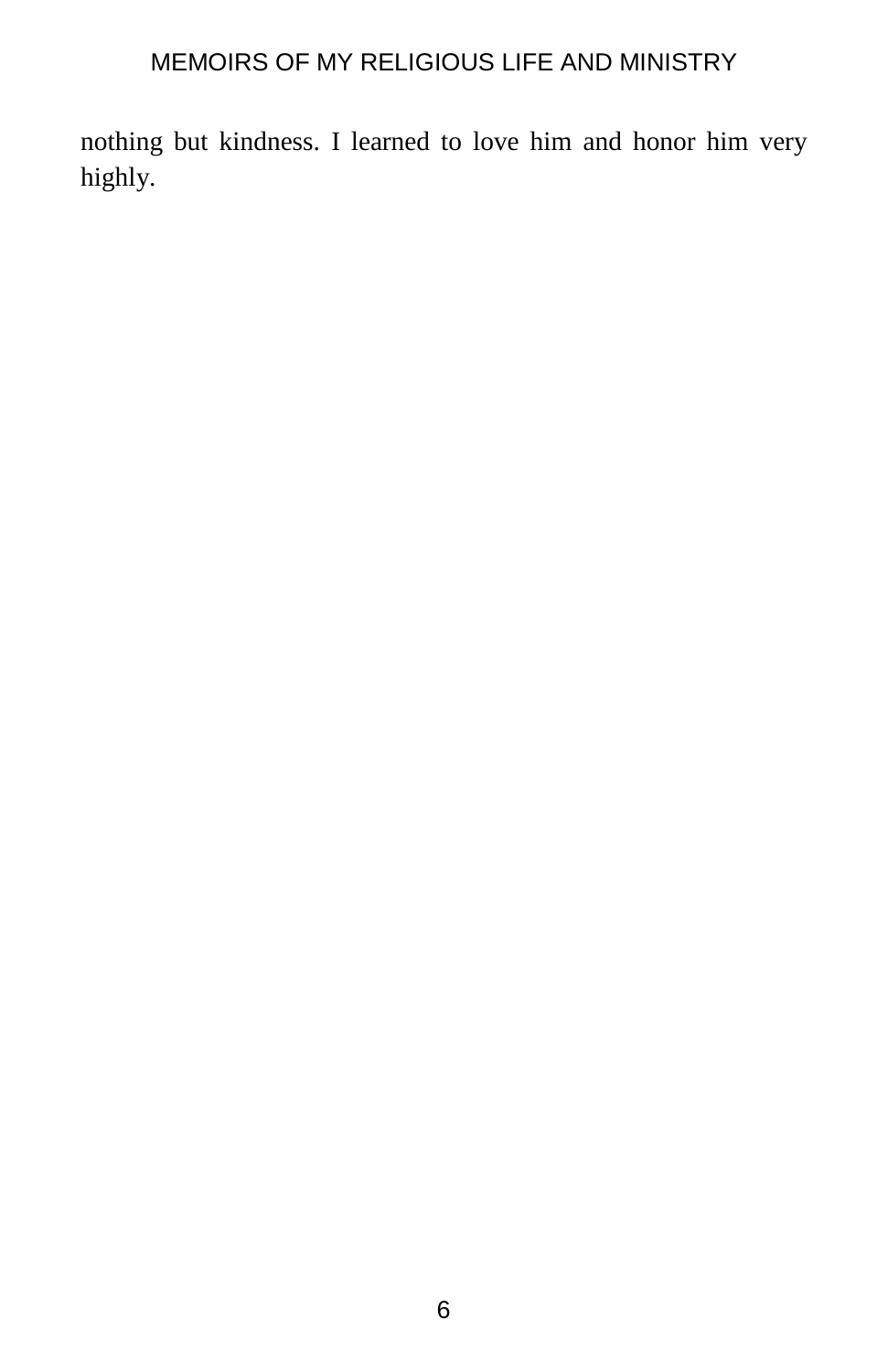# **Chapter Two**

Before I had been confined to my bed in the spring, my partner and I had planted our corn, sowed oats, millet, and had a good allaround crop. Also we had bought in on a field of wheat on the farm which had made a good yield. All was harvested except the corn, which was yet green in the field. My health was improving and we both were very well pleased with our good crop. We were planning to sow quite a lot of wheat in the fall, then both get married and settle down for life. Mr. Youngblood had promised to sell each of us forty acres of land at the end of our lease. I was to get the forty acres that had the tenant house on it, and his son another forty acres on the other side of the farm, and between us we would rent and care for the balance of the farm. The price had been agreed on but no deposit had been made on the purchase of the land. We were taking each other's word in good faith.

A revival meeting had been held in a big brush harbor near us, and my partner and his sister, a young girl about sixteen years of age, had both got religion. There was great joy in the home. Father, mother, son, and daughter all had heart-felt religion, the good old Methodist kind. The only thing lacking was for me to get religion and then all would be well.

About this time (I think it was about the middle of August) a big Methodist revival meeting began at the Montgomery chapel in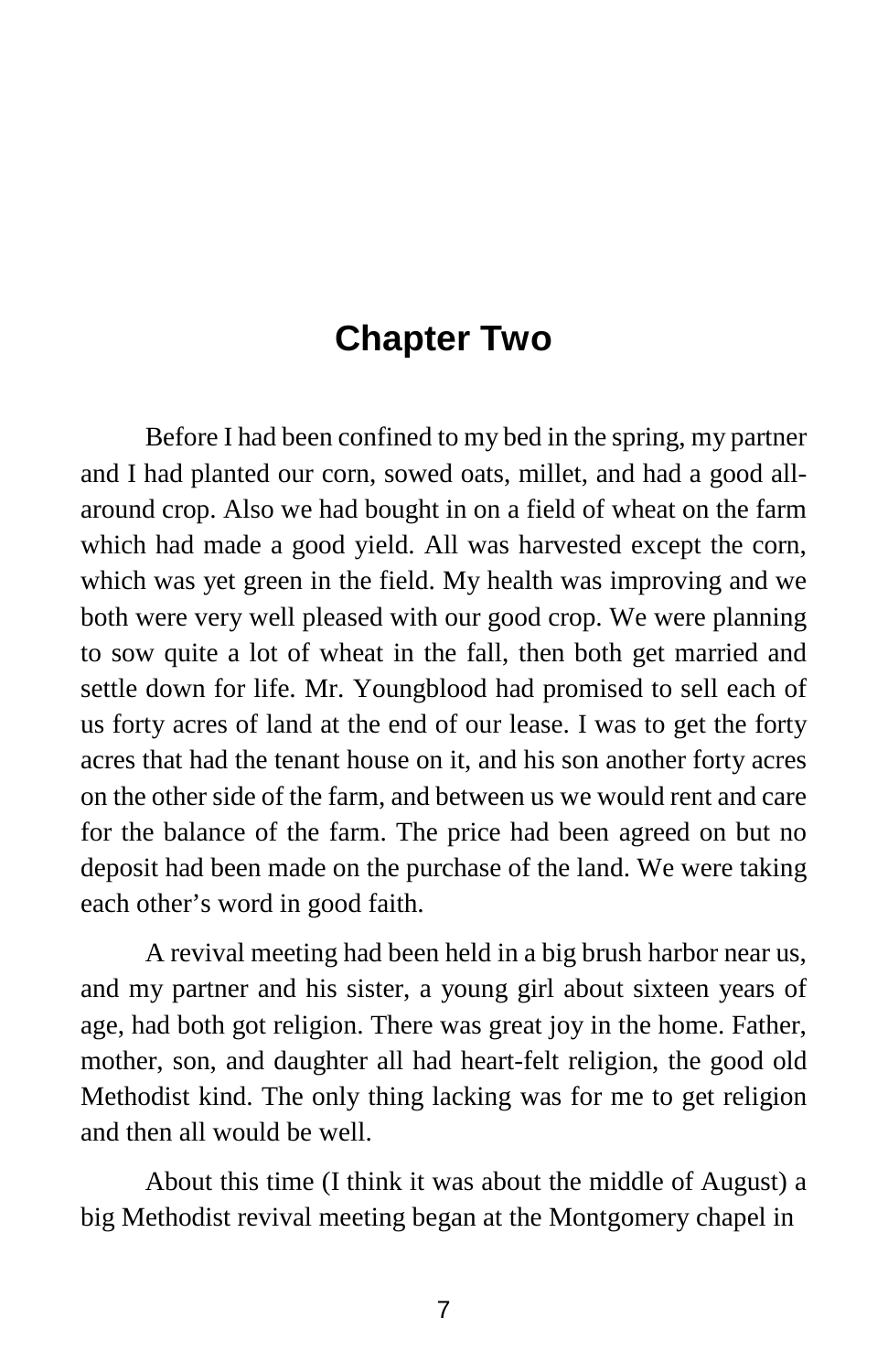the north part of the county about twenty miles from where we were living, and our pastor Brother Windel was to be the main preacher, although the district presiding elder was expected to be there to hold quarterly conference during the meeting. So my partner and I decided to go and attend the meeting and then sow our wheat when we came back.

We left home one morning on foot, and when we were about half of the way there someone overtook us driving a heavy one-horse surrey. We stepped out of the road to let him pass, but he recognized us and stopped. It was our old pastor, old Bro. Windel. He asked us where we were going. They asked us to ride with them, and they took us right to the chapel. We were both gladly received and had no lack of homes. We were treated very nicely. This old Brother Windel did almost all of the preaching, as it was one of his regular preaching places. Several came to the mourners' bench and got religion. My wife also made a start during this meeting. She was then living with her mother not far from where the meeting was held. We set the date of our marriage during this meeting.

A very strange thing happened during this meeting. There was a very fine old man in the neighborhood by the name of West, whom the people called Uncle John West. He was the father of Mr. Youngblood's wife. He had a son, Will West, who had left home about twenty years before this time and had gone to Texas. He had not written to any of his relatives to let them know where he was. His mother had died and his father mourned much because of him. During this meeting he came home. He had got religion in Texas and had become a very able preacher. When the meeting was over he came to Mr. Youngblood's home to see his sister, and preached a few times in our chapel. He had married in Texas. He had a big farm and a family and was doing well. He thought there was no place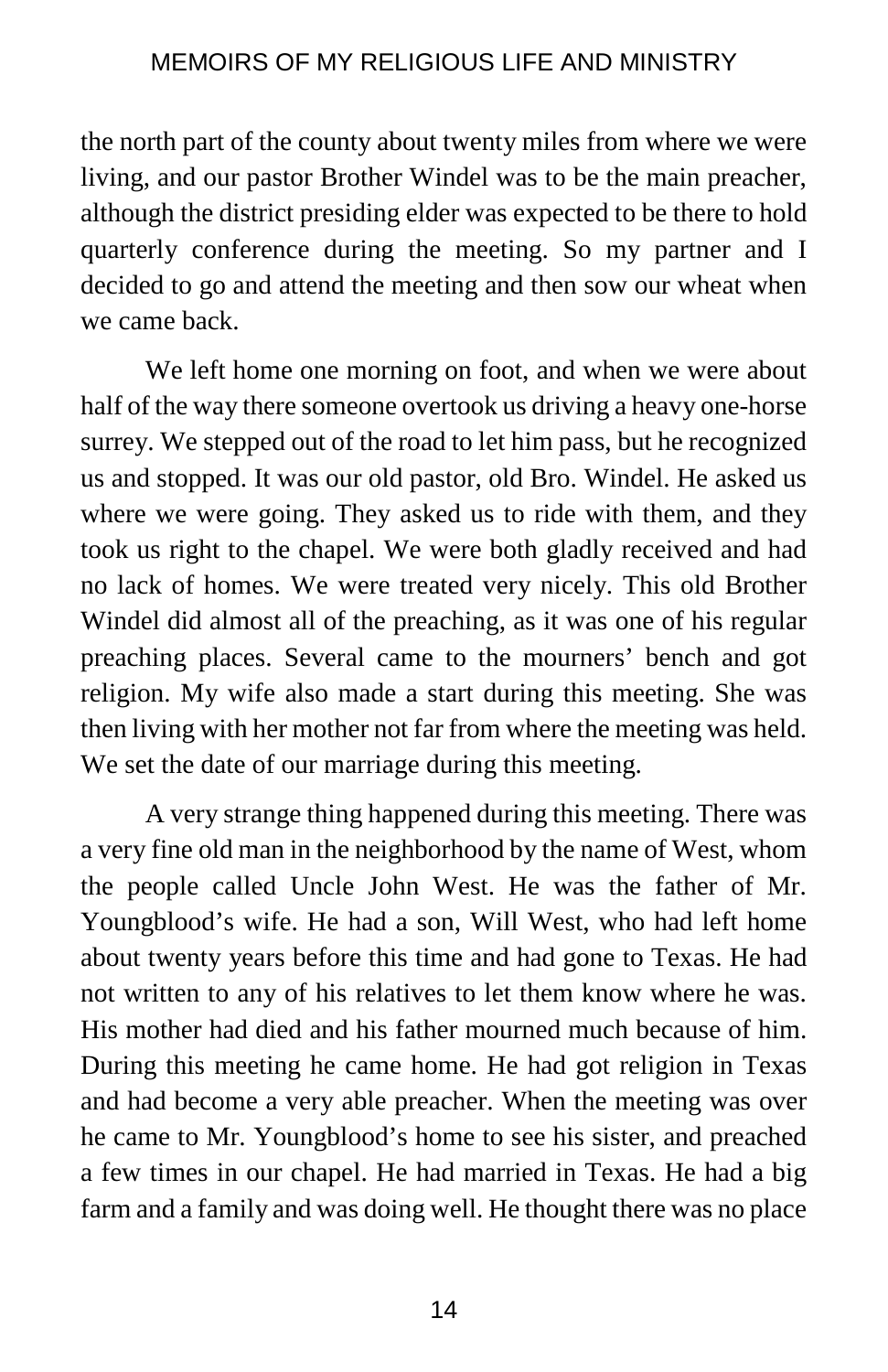like Texas. In a very short time he had Mr. Youngblood all fired up with Texas fever, and in a few days he sold his farm for cash and I was left homeless. His son's girl had quit him, which caused him to lose his religion. I had no religion to lose, and was perhaps better off than my partner; but I had lost confidence in Mr. Youngblood. I was engaged with no place to take my girl when I got her. These things were hard on me. He never said one word to me, only told me that I would have to get another place to stay by the first of Nov. Since his son had lost his girl, he made no complaint for he had the Texas fever also, and was willing to go.

Had it not been for the confidence that I had in the old Brother Windel and his prayers for me, I might have turned against all kinds of religion. But even then the Lord was teaching me to trust in Him.

I found a place to stay and got work. In a very short time the widow of the man who had died with T. B., whom I had nursed the winter before, came to me and wanted to sell me the homestead they had taken. She said she could not live on it now. Her husband was dead and she could not take care of it. She made me a price on time payments and I bought it.

When the appointed day came, my girl and I were married, and I took her home. We had a big house. It had been a school house, and we let an old Baptist preacher preach there once a month for quite a while. I liked the old man quite well, but I was married then and had a wife to care for and thought I had no time for religion. The melody of my voice was gone and my health was poor. Times were hard, and I fell under a spirit of discouragement and tried not to think about religion.

This state of mind continued for about three years. We did not attend church services anywhere. My wife would sometimes want to go, but I would not take her and she could not go alone. We sold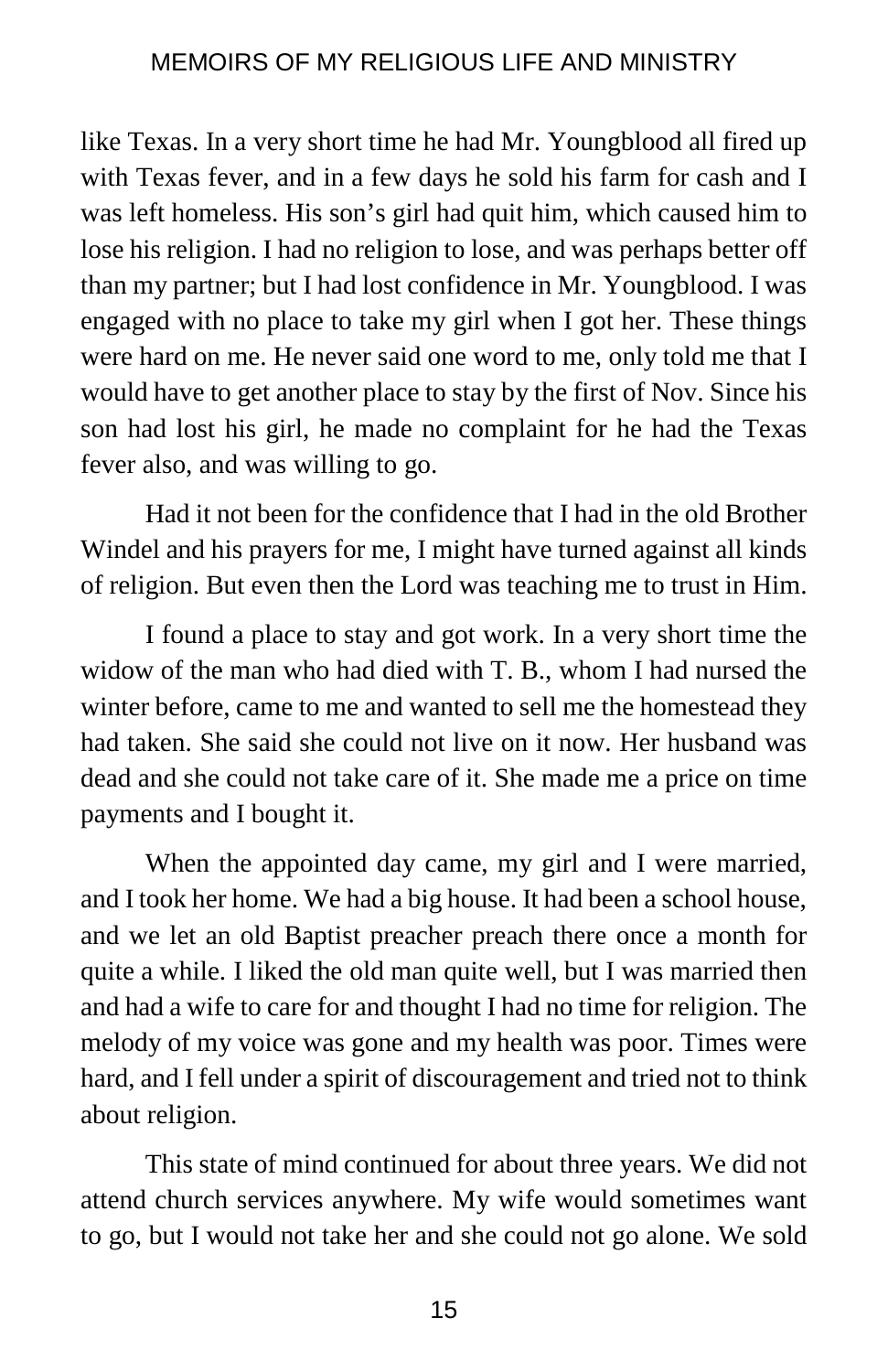the place I bought from the widow and paid her in full in cash, and had some money left. Then we kept house for my wife's brother whose wife had died. I farmed part of my wife's old home place. I was full of malaria, having chills every third day. We had two children, one a young baby. Wife was in bed and a girl was hired to care for her and the children while I tried to work.

The weather was warm. Our other child, about two years old, slipped away from the house, went to the orchard, and filled her stomach with green apples. This brought on a bad case of cholera infantum. She grew worse and worse. We called the neighborhood doctor, who came and left a lot of medicine for her, which we gave as directed, but she still grew worse. We called him again. He came and left more medicine, but doubted that she would recover. Several children had already died of this plague. She continued to get worse and was very low, I sent for another doctor who was a young man about my age and with whom I was well acquainted. He lived about fifteen miles away.

He came, looked at her and said, "Poor little thing; she has only one chance in many to get well." He asked who had been treating her. We told him and he asked to see some of the medicine. We showed him what was left. He looked at it, tasted it, and then began to curse the doctor that had left it. I knew that his cursing the doctor was not doing my child any good. Finally he cooled down a little, and I said,

"John B.—, can you do anything for my child?"

He said, "I will do the best I can."

He opened his pill bags and took out some dark looking powders, put them in a large bottle, put water in, and shook it well. He told me to give her a teaspoonful every hour or oftener and not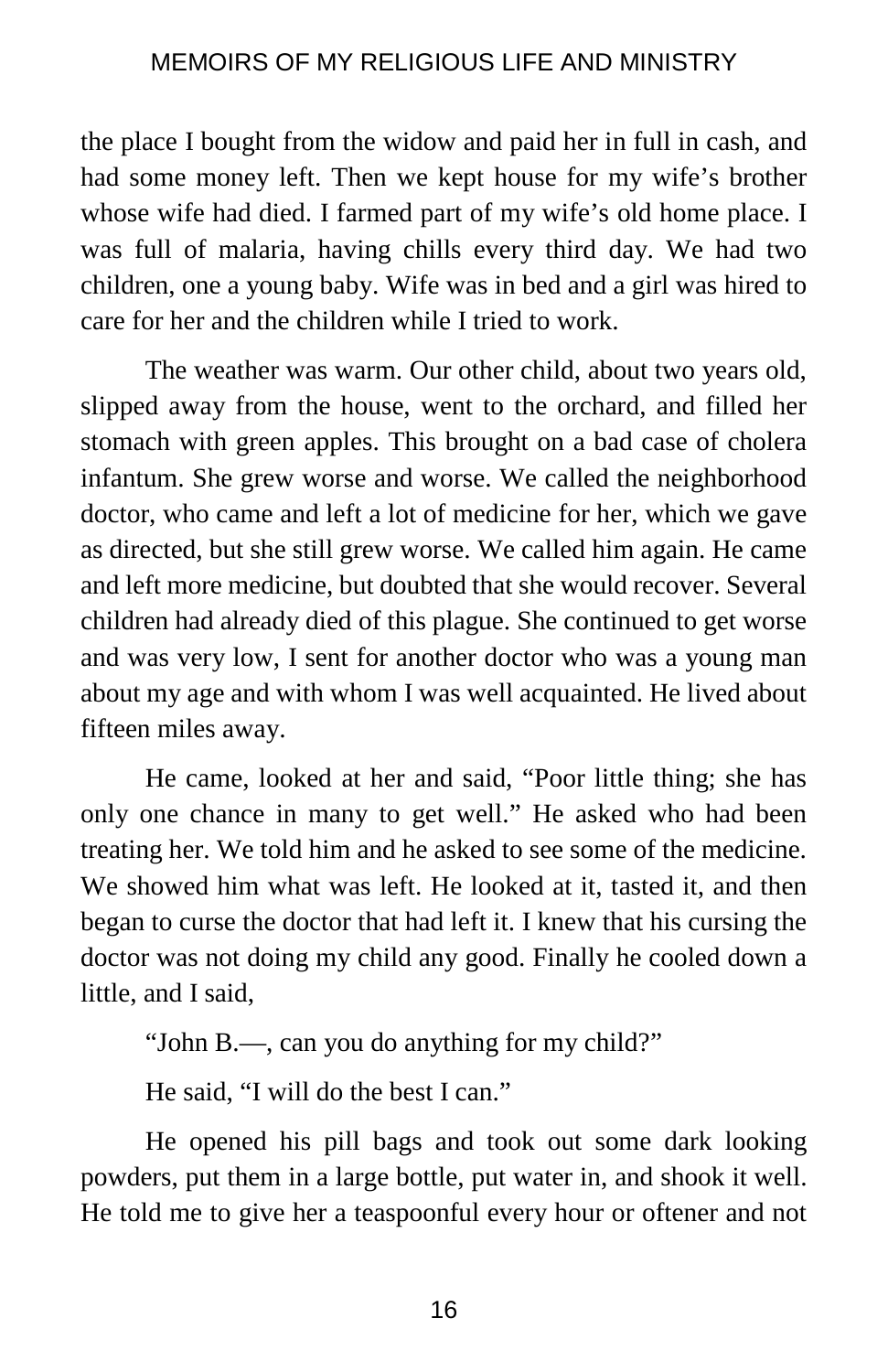to give her any water or any other fluid of any kind whatever. Then he took out some white powder as white as flour, then some black powder and mixed it all up together. He told me to give her a teaspoonful of this about every two hours and to let him know in a couple of days if she should live that long. He got up and started away. I followed him out into the yard and said, "John B—, I want to know what this medicine is that you have left for my baby."

He said, "We are not supposed to tell. We have Latin names for almost everything; but you are a friend and I will tell you. The colored water is simply rain water with log wood mixed in it. It is to paint or color the stomach and bowels, for they are perfectly raw all the way through. The white powder is nothing but chalk. The black powder is nothing but animal charcoal ground fine. Either one is good to check the bowels. None of what I am giving her can possibly harm her, and may help her."

He went away and I went out in the woods in earnest prayer for my child. I made God some good promises if He would heal my dear sweet girl. And strange as it may seem to some, I got an assurance in my soul that she would get well. The next day she did not seem to be any better, but I had no doubt. The next day she seemed more restless, but was so weak she could not turn her head nor lift her arm. I told my wife's brother to go after the doctor, as he had requested. He looked at the child, then at me and said, "Wesley, this child is dying right now, and will not be alive when the doctor gets here."

I said, "She is not dying, and will not die. She will get well. I know she will."

He said, "Wesley, I thought you were a man of better judgment than this, but for your sake I will go."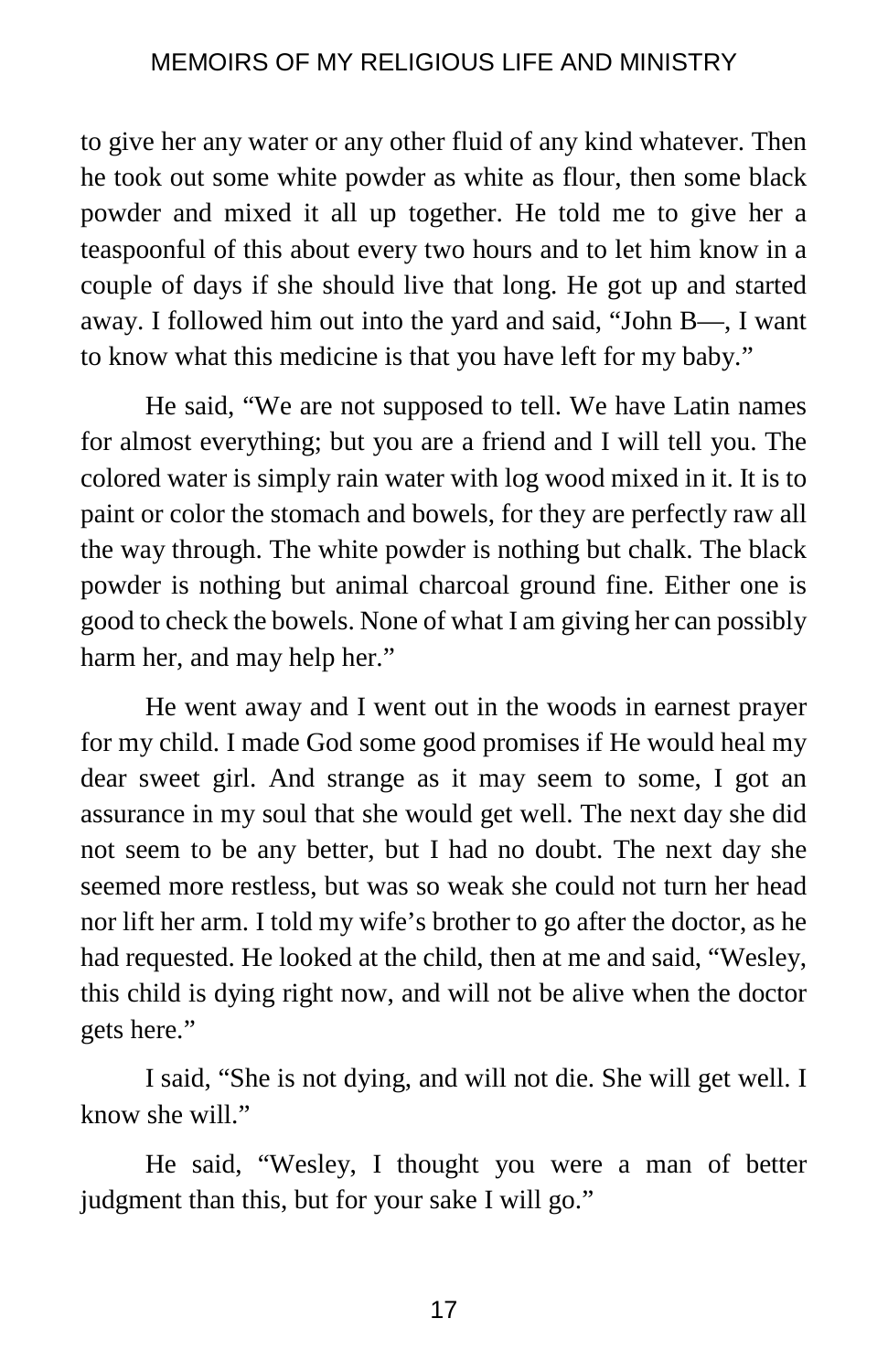It was in the afternoon when he and the doctor came. The doctor examined her very closely and said he believed she was taking a turn for the better. He left more log wood rain water and told us to keep up the treatment just as we had been and to let him know about the case again in two days. He went away and I went to the woods for prayer and praise. The next day she could open her little eyes, and the next day all could see that she was coming to life again. The doctor came that day. When he examined her he said she had taken a very decided turn for the better.

She did get well and is living today. She is the mother of a large family. Now I know by experience that God does hear and answer the prayer of a poor sinner when he calls upon him with a humble spirit.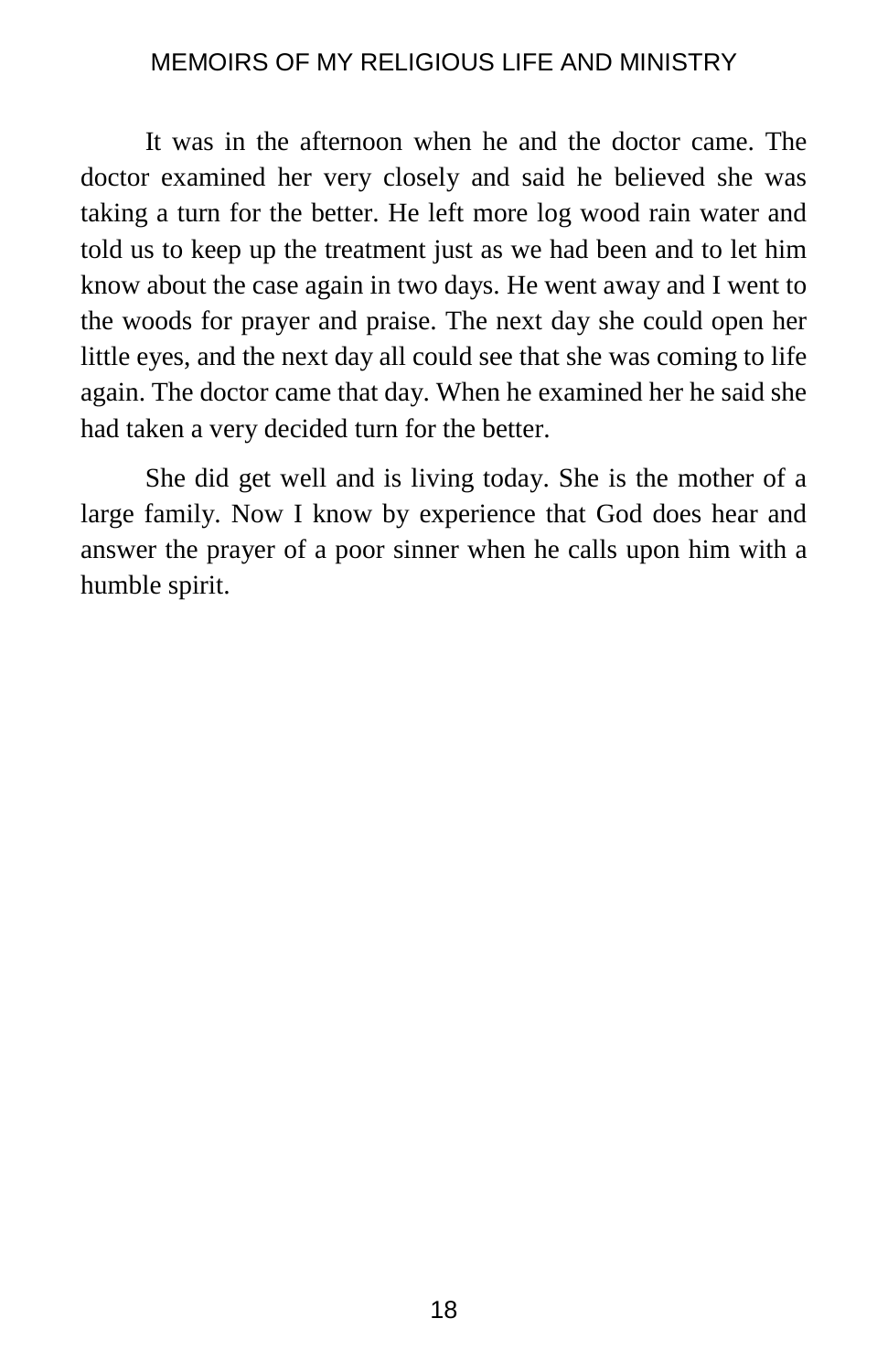# **Chapter Three**

# **My Experience**

Soon after we were married, my wife's aunt gave her a small New Testament, which was the only book we had in our home for several years. I read it quite often and was very much interested in the many precious promises I found there, especially on divine healing, and would often wonder why the preachers did not preach on that subject. I could hardly read a chapter in the four gospels or the Acts of the Apostles but what I would read of healing, and it seemed very reasonable to me that God could do the same today. My wife's uncle who was a United Brethren preacher would visit us at times. He was a good man and good to comfort us in our afflictions, but he never told us that the Lord could heal us when we were sick. But when I believed the Lord had healed our dear little girl in answer to my earnest prayer, I became a firm believer in the New Testament teaching on that subject.

We were living to ourselves. Our little girl was getting along fine, and her sister younger than she was a fine healthy child. My wife and I were both poorly in health. We were not attending church services anywhere. My wife's uncle had a congregation about seven miles down the river below us, and the Methodist church that I had attended in my boyhood days was about seven miles near the river above us. I had only one horse and no wagon, so when my wife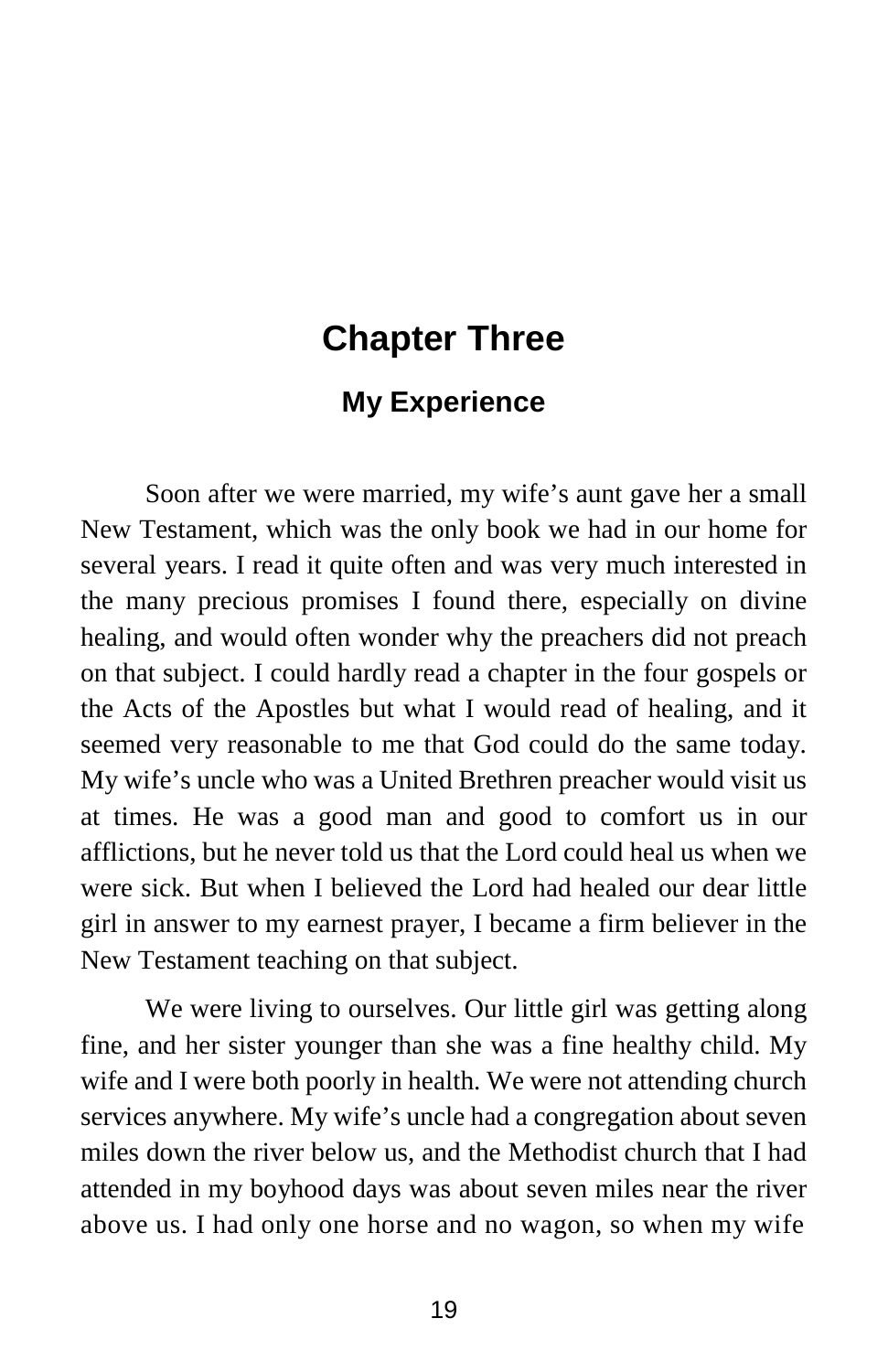would speak about going to church I had many excuses to offer. But the main reason was: The good old Brother Windel whom I had loved in my boyhood days was not preaching at the old Methodist chapel anymore; and I knew that in her uncle's congregation there were some real hypocrites; and I was fully convinced that the greater portion of the members of both congregations were not living up to the teaching of the New Testament, and were no better than I was.

About this time a man came into our neighborhood who preached a new kind of doctrine. He was teaching holiness and healing, and the whole neighborhood was stirred. I went to hear the man. He surely did preach hard against sin and the devil. I heard him several times and managed to take my wife a few times. He preached divine healing strong, and preached sanctification as a second definite work of grace. When some of the old women began shouting and dancing around as they were accustomed to do he told them to shut up their hyena yells, and called them hypocrites, which I knew they were. He preached that when people got saved they were in the church of God without joining any man made church. He told the preachers that they ought to be ashamed to keep the people in such ignorance of the Word of God. He gave out papers called the "Gospel Trumpet," and used the song book, "Anthems from the Throne." He was a fine singer.

His teaching was accepted by many people, but most of the preachers were hard against his teaching, especially on the doctrine of sanctification as a second work of grace and divine healing as a part of the gospel message that the New Testament taught. But I did believe that what he taught was in harmony with the little Book we had.

He went away for about a year, during which time I was earnestly reading the little book and also the "Gospel Trumpet,"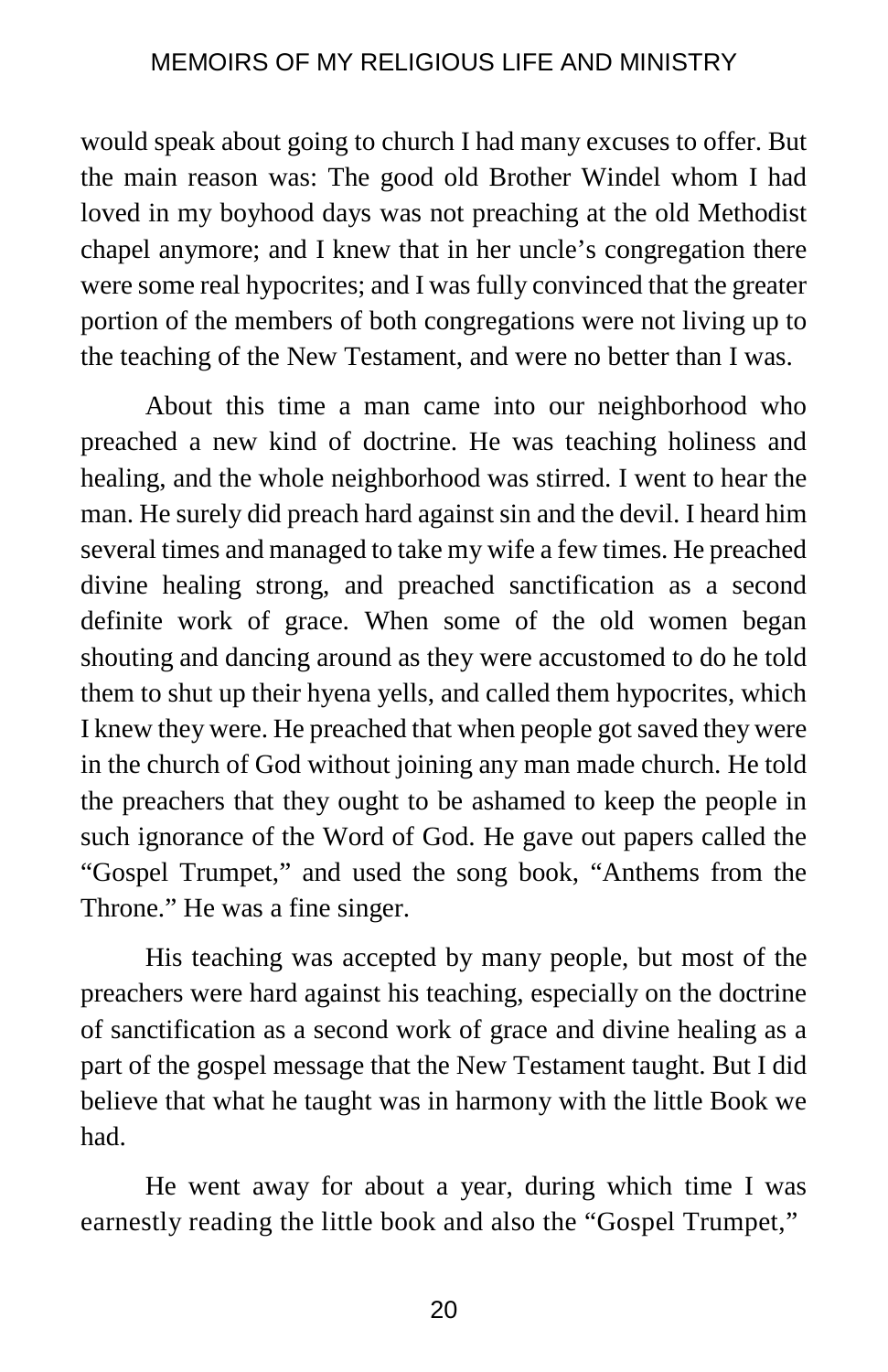which I enjoyed very much. But the little Book was my guide, and the more I read it the more I desired to be saved. Time went on and summer came. I was plowing corn on a hot dreary day. I was not well, was having chills, and wife was not well. We had lost our twin baby boys not very long before this. Things looked dark and gloomy, and worst of all I was not saved. The horse with which I was plowing seemed to break down lots of corn. Night came. As we went to bed my heart was heavy. My sins were pressing hard upon my soul. I could not sleep my soul was so heavily burdened and the Lord would seem to say to me, "How long are you going to wait before you fulfil the promise you made to me when I healed your child?"

I said, "No longer, Lord." I got up and awakened my wife. I told her to get up and pray with me. We knelt together by the side of the bed. I earnestly called upon the Lord to have mercy upon me and forgive all my sins. He heard the prayer of this poor man, and gave me the witness in my heart by the Holy Spirit that my sins were all forgiven and I was his child. I believed it with all my heart and this belief brought sweet heavenly peace to my soul. Then I could understand what the apostle Paul meant in Rom. 5:1 where he said, "Therefore being justified by faith we have peace with God through our Lord Jesus Christ." I was justified by faith and the believing brought peace and peace brought joy and gladness to my soul. I was a new creature in Christ Jesus.

Morning came. Breakfast was ready and we sat down. Something seemed to say to my heart, "A Christian man should ask God to bless his food." I obeyed this inner voice. After breakfast was over I got my horse and went to the field to plow corn. I never saw the corn look so lovely in all my life and the old horse kept in the row so nicely and hardly ever broke a stalk. It seemed like I was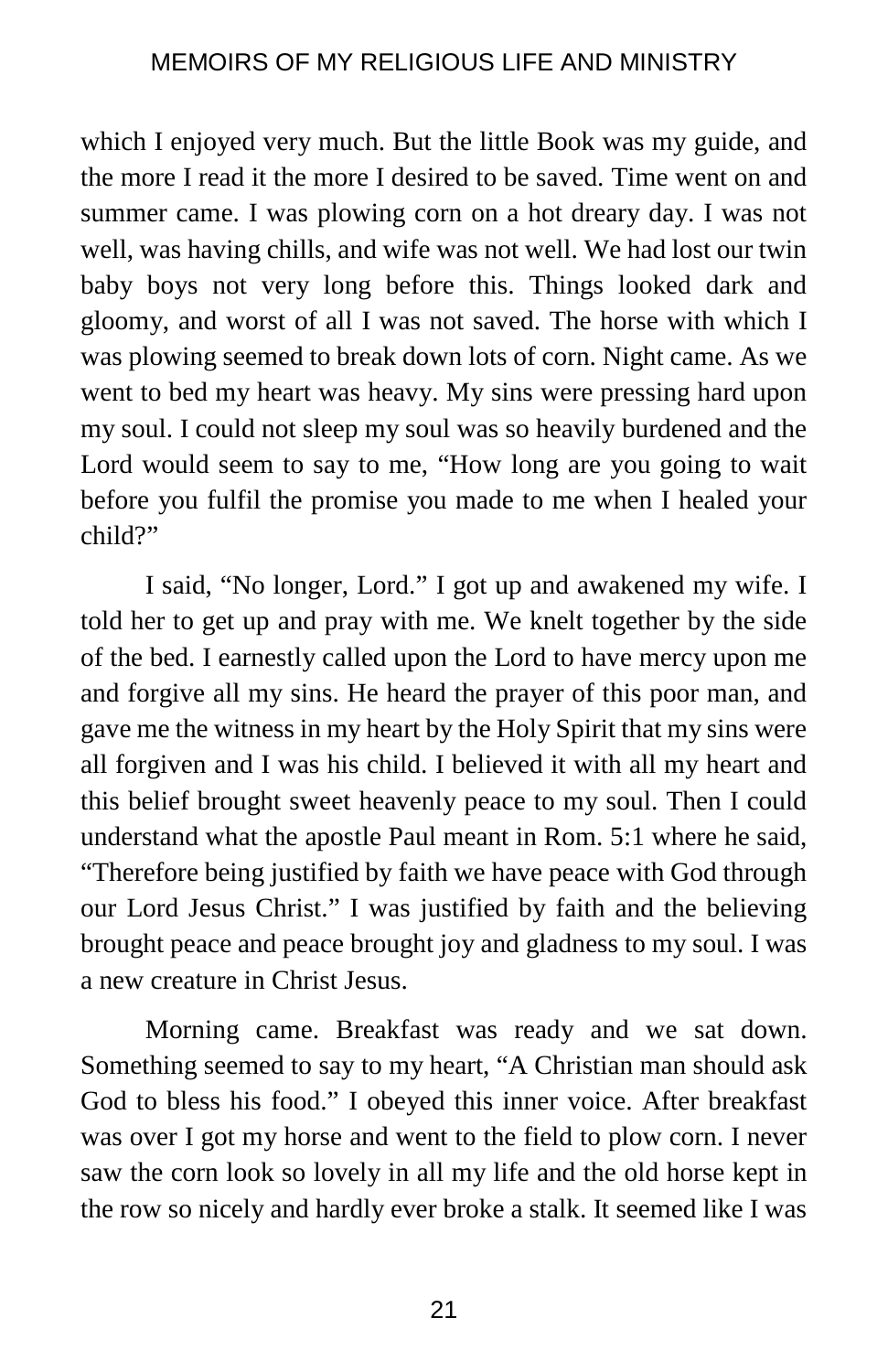in a new world. The flowers looked fresh and lovely, the birds sang so sweetly, and all nature seemed to be praising God. When noon came that same inner voice spoke to me again and I said grace. That was a happy day to me. Night came. After supper the inner voice spoke to me again and told me a Christian man ought to pray before retiring. I told my wife to give me the Testament. I read a chapter and we knelt and prayed. The days following were happy days. It seemed like we were in a new world, but the truth was, we had something new in us. My health began to improve, my voice began to get better, and soon I began to hum old songs. The hurting in my left lung where the abscess was began to go away, and I could plainly see God's blessings upon us day by day. Not long afterward my wife said she wished we could go to meeting somewhere. I agreed and told her to get ready Sunday and I would get her brother Ben's team and wagon and we would go down to her Uncle Jule's meeting.

We went. He preached a very good sermon that day, and then he asked for testimonies. I was the first one to testify. It was a surprise to them all.

A few days after that her uncle came to visit us and began urging us to join his church. I told him that I was already in God's church. He agreed with me but said we would have more influence if we would unite with some church, and gave some sectarian reasons. We did not have full light on the church question so we fell for it and promised to go down on a certain Sunday and join the church and be baptized.

We went. I led in prayer. Then they passed a plate of black and white beans around. The white beans meant acceptance and the black beans rejection. When the vote had been taken we were declared accepted unanimously. Then all came and shook hands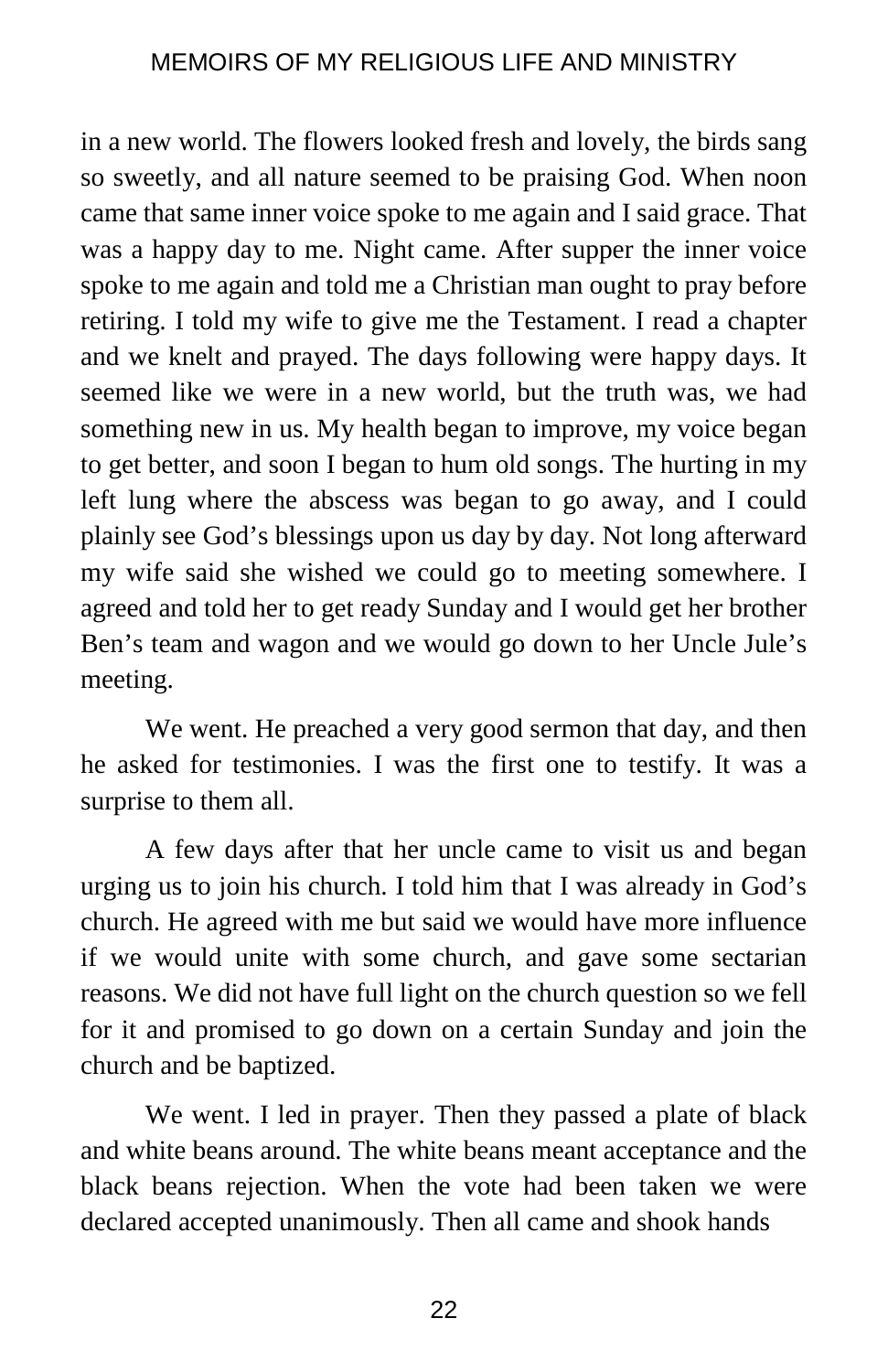with us. They called it giving us the right hand of fellowship. All seemed very happy. The next thing in order was to baptize us. We went to the river. The preacher asked me how we wanted to be baptized. He said they were like the Methodists, that they baptized by immersion, pouring, or sprinkling, and that we could choose the mode. I told him that if he was called and sent of God to preach the gospel and baptize that he ought to know how to do it, that I would like to be baptized like Jesus was and that I would leave it for him to decide.

He said that he believed Jesus knelt at the water's edge and John stooped down and took up water in his hands and poured on his head and that the Holy Ghost in the form of a dove alighted on the very spot where John applied the water. Then I remembered that my grandfather and my father and the dear old Brother Windel whom I loved so well all taught that way, and I had seen a picture in some book or Sunday School paper which showed it just that way; so my wife and I both knelt at the edge of the river. He took up water in his hands and poured it on our heads in the name of the Father and the Son and the Holy Ghost. I really believe that he was sincere, and we both felt satisfied at the time. He also baptized our two little girls the same way. We went home feeling good in our souls.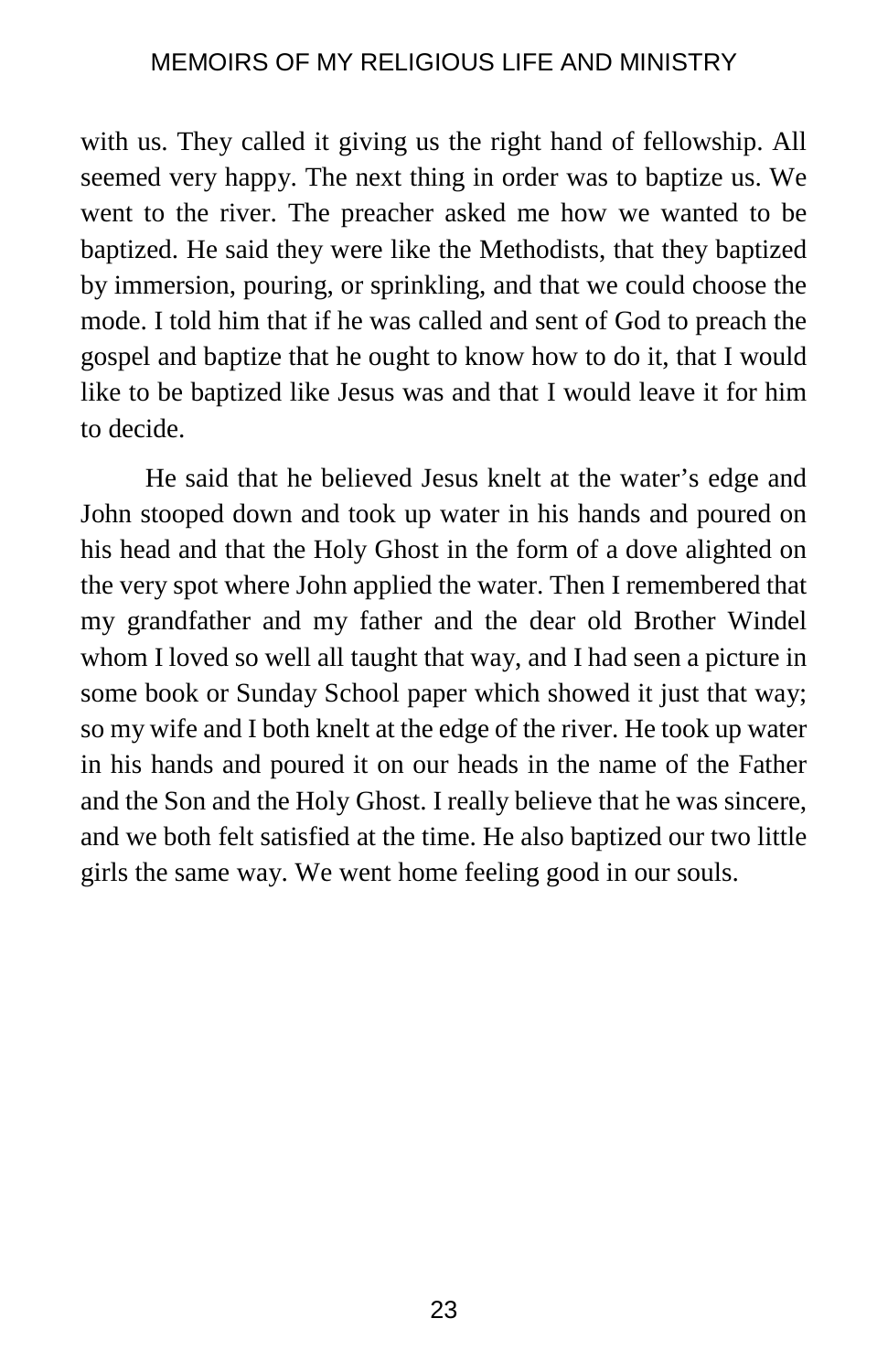# **Chapter Four**

We were church members then and could almost always find some way to get to the Sunday meetings. Not long after this we were told we must be sure and attend the next Sunday and stay for a church meeting in the afternoon. We were there, and Uncle Jule Scott dismissed. He told all the members to be sure and be at the church meeting. When we all met, he got up and read two charges. One was against an old man for taking God's name in vain, and the other against a young man for living with a married woman in adultery. Her husband was serving a term in the penitentiary. The old man got up very humbly and asked forgiveness, and all forgave him. The other denied the charge against him, and so the trial began. After all the evidence against him was given, he was told by the preacher to make his defense. The whole church was to be the jury. But instead of him getting up, another young man got up and said he was there to defend that man. Now this man was a rank infidel. Someone objected, but the preacher ruled in the man's favor and said that the church discipline allowed a person to choose their own defense. So the infidel made a long and quite an able defense. He was well learned and quite an able speaker. When the speaking was all over, the plate of beans was passed around. Every member was to take out a bean—white to clear and black to condemn. When the beans were counted, there was a majority of black beans; but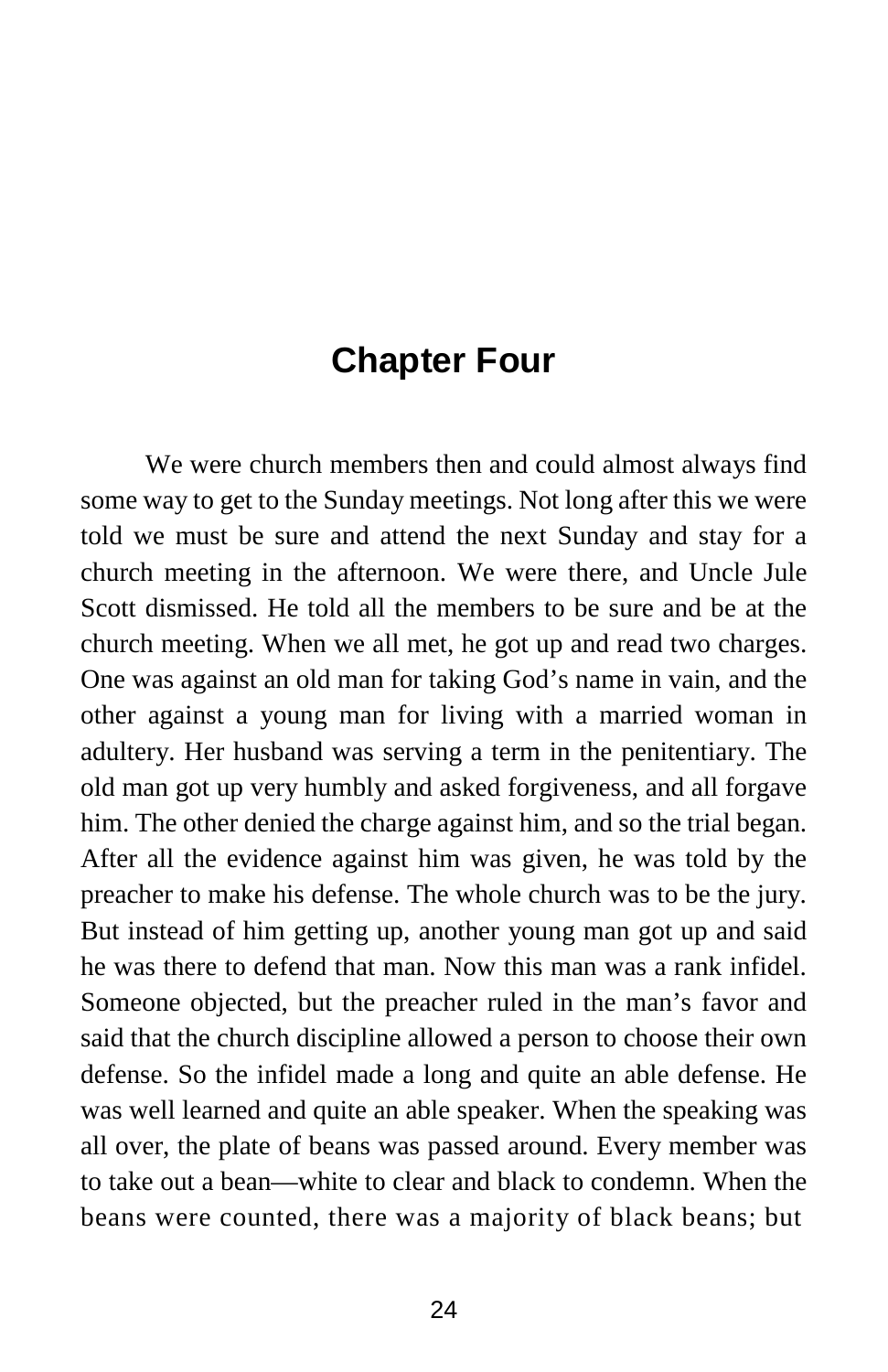according to the church discipline, it took a two-thirds majority to condemn and put a person out of the church, but a mere majority would take a person in, so the church had lost its case. Then the man got up and demanded a letter of recommendation of good standing, and the preacher gave it to him.

I then began to wonder what kind of a church I had gotten into. And beside this, there was a certain married woman in the church that I knew had a heart full of adultery, for before I was saved she had tried hard to bring me under her lustful spirit, and like young Joseph in Egypt, I had a hard time to keep her from forcing herself on me. And now I was in the same church with her and was supposed to fellowship her and take the Lord's Supper with her. There was no way to avoid it without causing another great stir in the church. Maybe if it had been brought before the church she would falsely accuse me and I would be condemned and she would come clear. So I began to wish that I had never joined that church. But since I was already in there was only one honorable way out, and that was to ask the preacher to give me a letter of recommendation, which I soon did, and we got out.

Soon after this we moved away from the river to a place I had bought not far from the old Methodist chapel where I had attended services and singing school in my boyhood days. The good old Brother Windel whom I loved so much was not there anymore, but a good old brother who lived at Buffalo, our county seat, came over once a month and preached for us. He had the general care of the church and looked after the baptizing, sacraments, and such like, and held a revival once a year, and sometimes oftener. He was a good man and taught that we must live a holy life, just like the old Brother Windel had taught. He, like Brother Windel, did not use tobacco in any form. He taught against all manner of worldly amusements and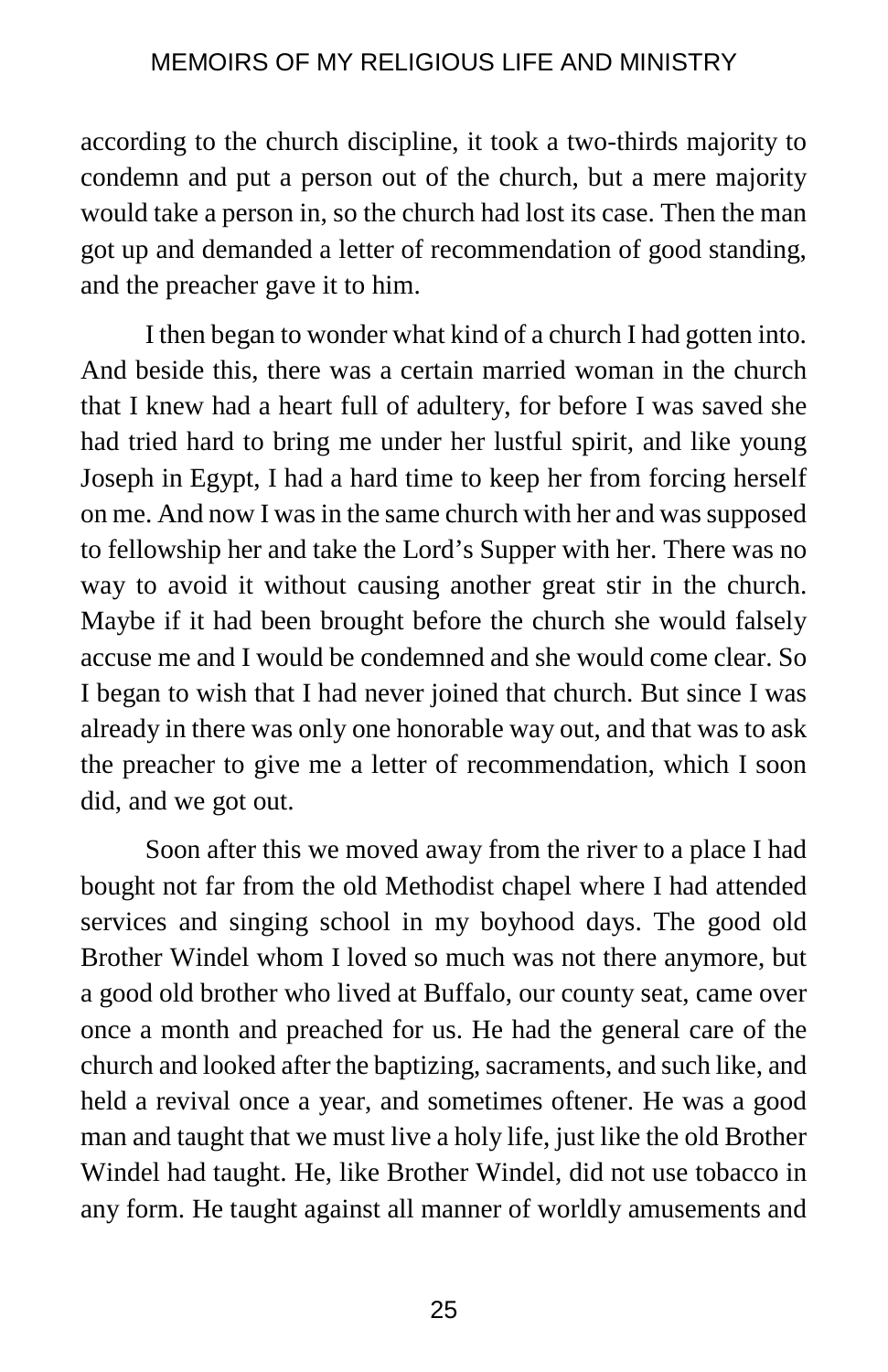worldly dress. He really was a good old Methodist preacher, and I soon learned to love him as I had loved the old Brother Windel. There was also in the church a young married man that had been licensed to preach, but there was not much preach to him, though he was quite active in Sunday school work.

I had a wagon and team then of my own and we soon became regular attendants. I took part in the meetings, led in prayer and testified. My voice was getting better so I would lead the singing. We really enjoyed the meetings. It seemed like home folks. When the old brother from Buffalo came down I showed him my letter from the U. B. church and we were voted in by a voice vote and given the right hand of fellowship without any six- month probation. We felt we had made a good change. We were really treated very nicely, and soon some of the members began to urge me to take the pulpit and preach to them. The young local preacher seemed very anxious to have me do so. I told them I would try and do the best I could. So a date was set and it was announced that Brother Youngblood would preach on Sunday, 11 a. m.

The house was full. After Sunday school was over we had a little recess then came together by song service. I led in prayer. I was used to talking in public. I had spoken in many literary debates, taught singing school, spoke at Sunday school conventions and such like; but this was different to anything I had ever undertaken to do. I felt a deep burden on my soul for the salvation of souls such as I had never had before, and the thought that I was now going to speak to people in the name of God Almighty and give them a portion of His Word was weighty to me. My text was from Psalms: "Oh, how love I thy law." I began to speak and soon I was really lost in God and could see people weeping. My old aunt that used to call me a fool was weeping freely. My wife's brother who had never been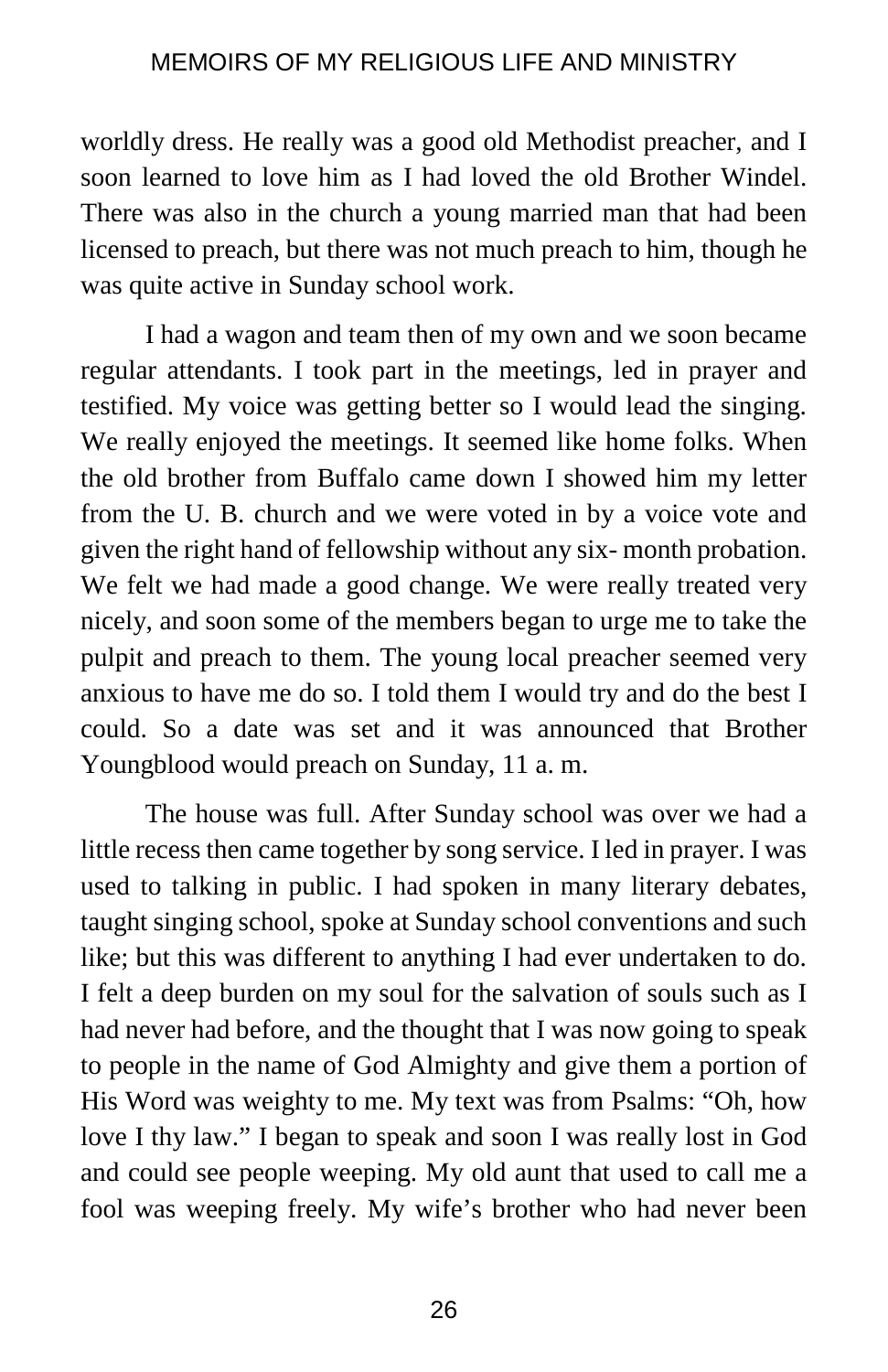converted was weeping. Many people were wiping tears from their eyes and my eyes were full of tears. My wife's brother's wife ran to him, threw her arms around his neck, weeping and saying, "Come, go and get saved." The young local preacher jumped up and began to shout, "The fire is falling, the fire is falling." I sat down thinking he would give an altar call, but he jumped up into the pulpit and began to preach, adding to what I had said. He kept at it for quite a while, and when he got through all eyes were dry. He gave a call at last but no one came forward.

We were living close to a school house and had Sunday school there in the afternoon. The people there wanted the young preacher to preach for them in the school house. The time was set. I got up and began to speak. Soon some of the people began to weep. One old lady in front of me was weeping very hard, also a young married woman sitting by her was very heavy with tears. I stopped preaching, looked right at them and said, "Come right along here to the altar and get saved." They rose up and came and knelt at the altar. I stepped down from the platform, knelt in front of them, and prayed for God to have mercy on them and save them. Then I told them to call on God for mercy. The young married woman began praying very earnestly and soon she was up on her feet shouting and praising God. I tried to get the old lady to pray but it seemed that she was bound. She would nod her head when I would talk to her but would not pray out. So after a while I dismissed the meeting with a promise from the old lady that she would keep on seeking the Lord until she got saved.

This young woman was my first convert. She lived faithful and died in the faith with victory in her soul. I expect to meet her in the glory world. So this closes this. I had been instrumental in the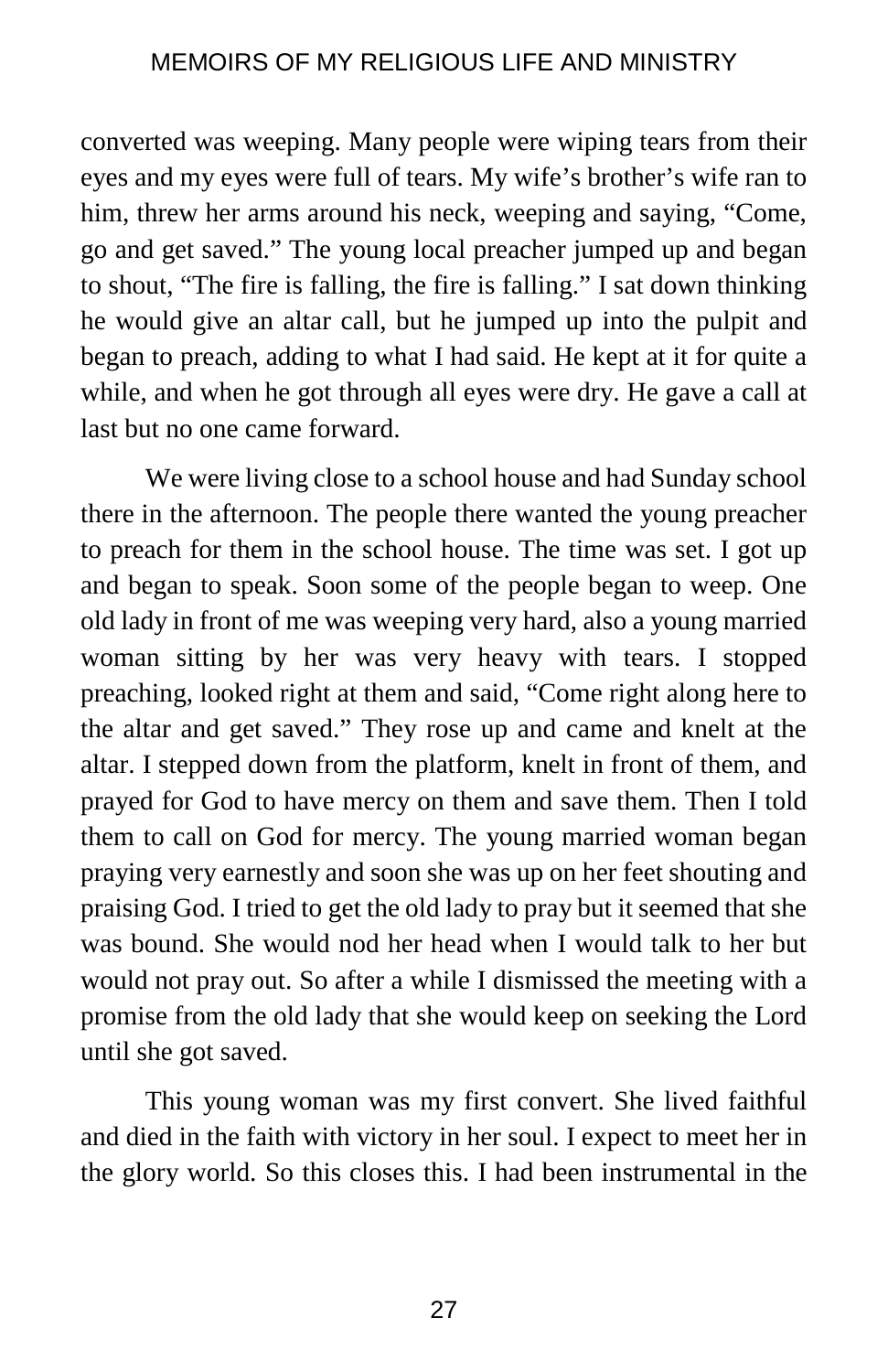salvation of one soul, and many others were very much interested. All of my wife's people were very much interested.

Soon I began to receive invitations to preach at other places. I could get a hearty welcome almost anywhere in the country. My voice was almost normal again and it seemed like the more I preached the stronger my voice became. Things were really going good. I helped in many meetings. I had received the Holy Ghost baptism, sanctified wholly. I preached justification by faith and sanctification as a second work of grace and divine healing as a great privilege to all. I met very little opposition. My good Methodist brethren advised me to take out license, and I agreed. I went to the quarterly conference about twenty miles away, took the examination, and passed. I had been told that this would be a great benefit to me; but when the presiding elder gave me my license he said, "Now I have given you license to preach and exhort and go anywhere you wish, and you can organize Sunday Schools and prayer meetings, and when you get any conversions, give the names to your pastor. He will have them baptized and give the sacrament to them and look after them. When you have worked as a licensed preacher one year, if your work is satisfactory, then we will ordain you and give you authority to baptize and administer the sacraments. And I would advise you to get a discipline and study it and keep in harmony with its teaching." He said I could solemnize marriages as the state law of Mo. gave me that right, but to remember that I was under the rule of our pastor.

Well, I went home with my license to serve the Methodist church. After much consideration I failed to see where I was benefitted in the least. Really, I was hindered instead of being benefitted. But I got a Methodist discipline and began to study it. I saw that John Wesley, the man whom I was named after, was a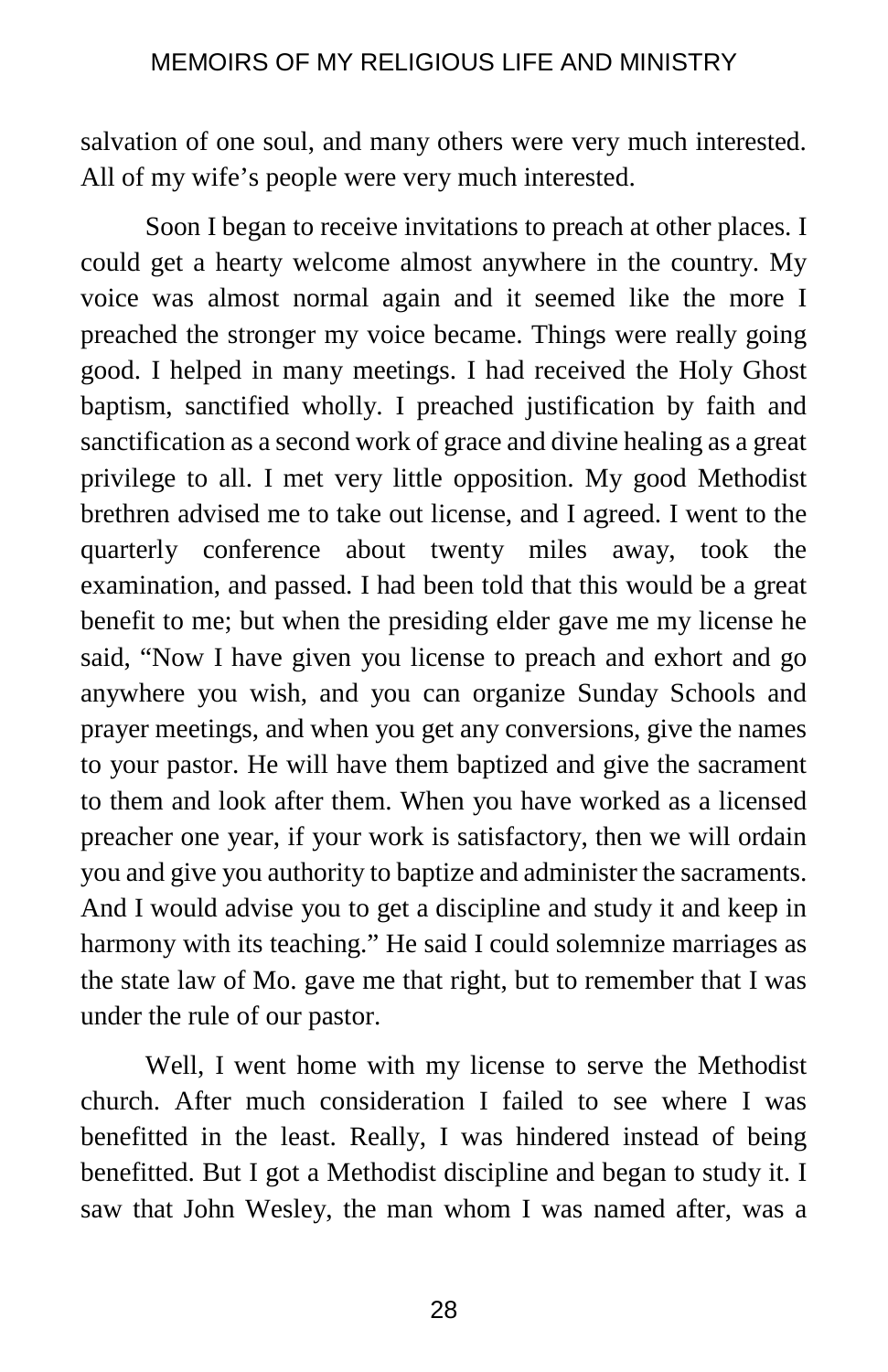sanctified man. I decided to make the best I could of my condition, so I kept on preaching salvation and God blessed my labors and blessed my soul.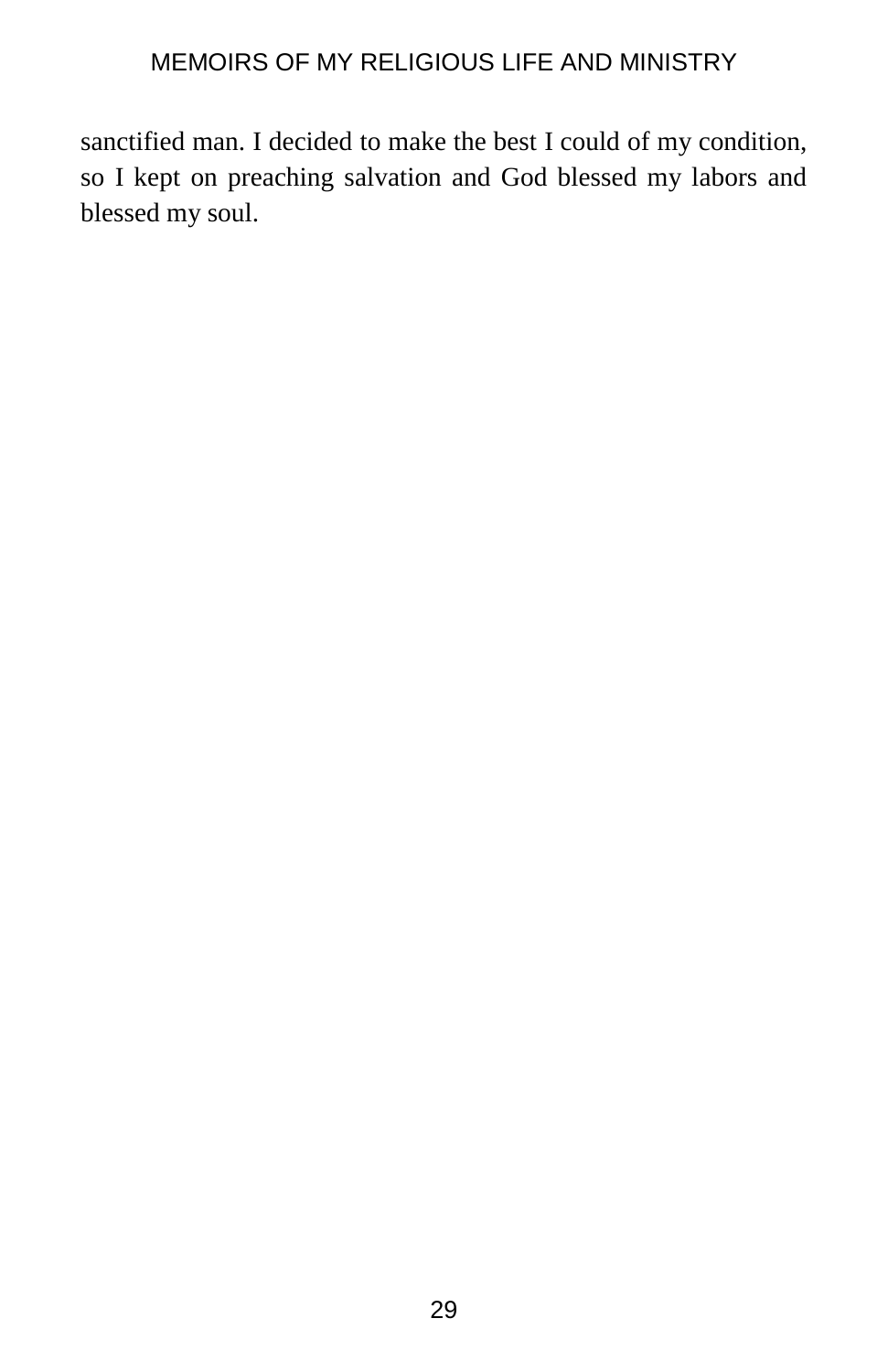# **Chapter Five**

About this time some of my wife's folks took a notion to go to the Indian Territory and take up land and wanted me to go with them. I sold our place and went with the first band. We stopped at Vinita in February, rented a house and got work. I got permission to hold a meeting in the colored Baptist chapel. The interest was very good. All kinds of people attended the meeting, but no one got saved. I was preaching rather a new doctrine that they could not understand—holiness, sanctification, divine healing, and being born into the church instead of joining it was more than they could comprehend, but they did not oppose me. They treated me very nicely. When the weather faired up I took my family and moved west about twenty miles, rented a house, got work, and began to hold meetings in a school house close by. The interest was good from the first. A Methodist preacher who lived at Nowata about fifteen miles west, had a small congregation at this school house. He came once each month and preached on Sunday, took up his collection and went home. After I had been preaching there for about a week he came to his appointment and I went to hear him. His sermon was dry and stale, but he got his collection. After he dismissed I went and shook hands with him and told him my name. I told him I was holding a revival there and that the interest was very good and that I would be glad if he could stay for evening service. He said he had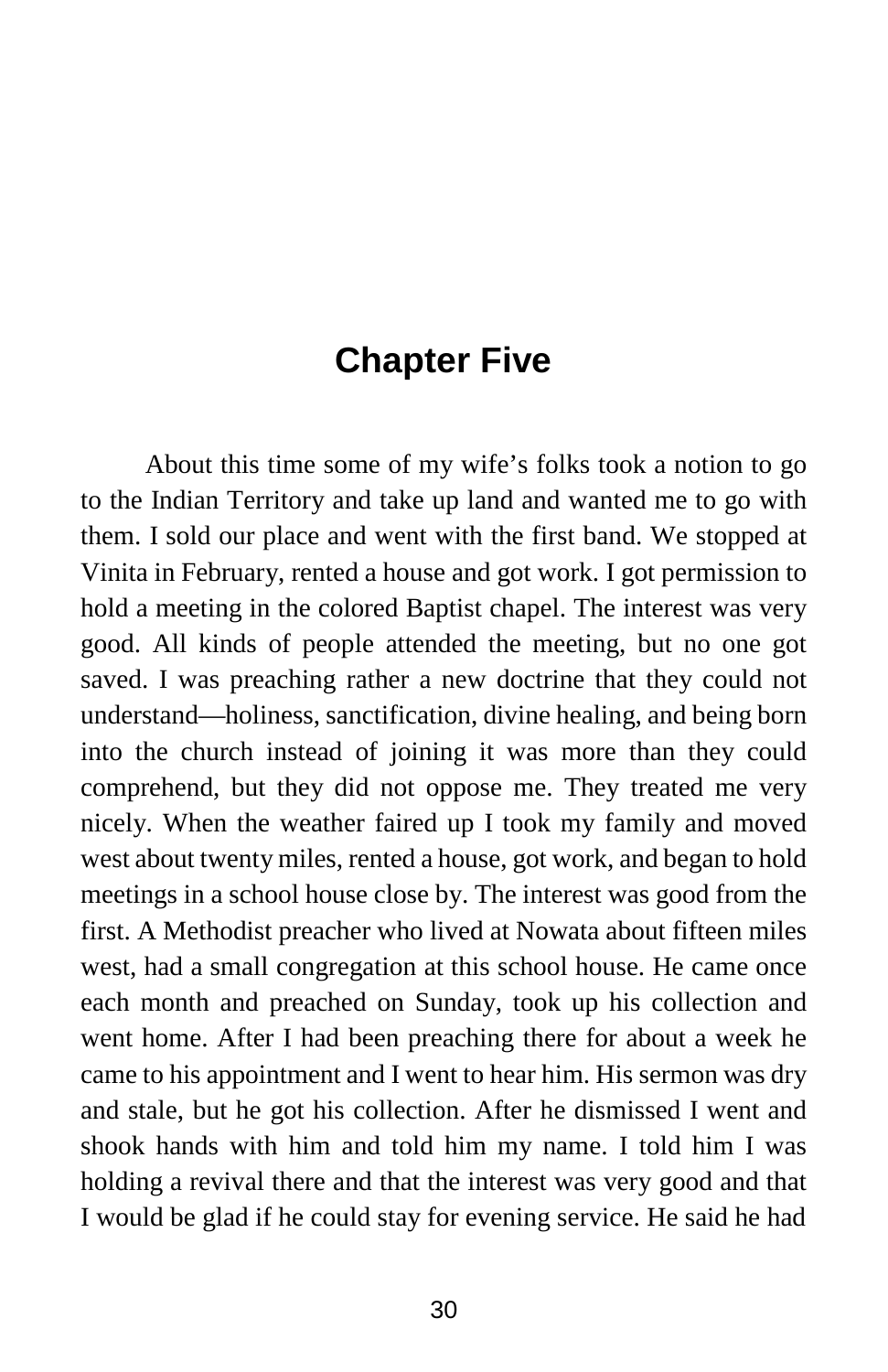heard of the meeting but he must fill his appointment at Nowata that night. Then I took my letter of recommendation out of my pocket that good old pastor had given me before I left the state, which concluded by saying, "Bro. Youngblood, let 'holiness unto the Lord' be your motto." I thought he might invite me to hold a meeting in his chapel. He read the letter and handed it back to me, and said, "Brother Youngblood, I am the pastor at Nowata, and I don't allow sanctification nor divine healing taught in my congregation." He turned away from me very coldly. As I left for home I saw him talking to some of his members. One of his members came to me as I was going to my horse, shook hands with me and left a silver dollar in my hand, saying, "Will see you tonight." This was the first money I had ever had given me and I had been preaching over three years. I had never taken up a collection nor asked for a penny.

The old school house was crowded and the dear Lord did wonderfully anoint me in giving the Word to the people. I stayed at this place for about six months, during which time I preached in other places close by, but my main time was taken up at this place, working hard during the days and holding meetings at night. By the time I left most all of his congregation had accepted the truth and some were sanctified wholly.

At this time I was entirely out of sectarian bondage. I had no bosses over me, but was free to go where the Lord led, and to preach what the Lord would have me preach. I made the Lord a promise that I would never join another man made church. That was over fifty years ago, and I have kept my word.

Sometime along about the month of July my brother-in-law came from the state with his family. He had two good wagons and teams and wanted to rent a farm. The place which I had rented from the old Delaware Indian was a large farm, so I let him have it. He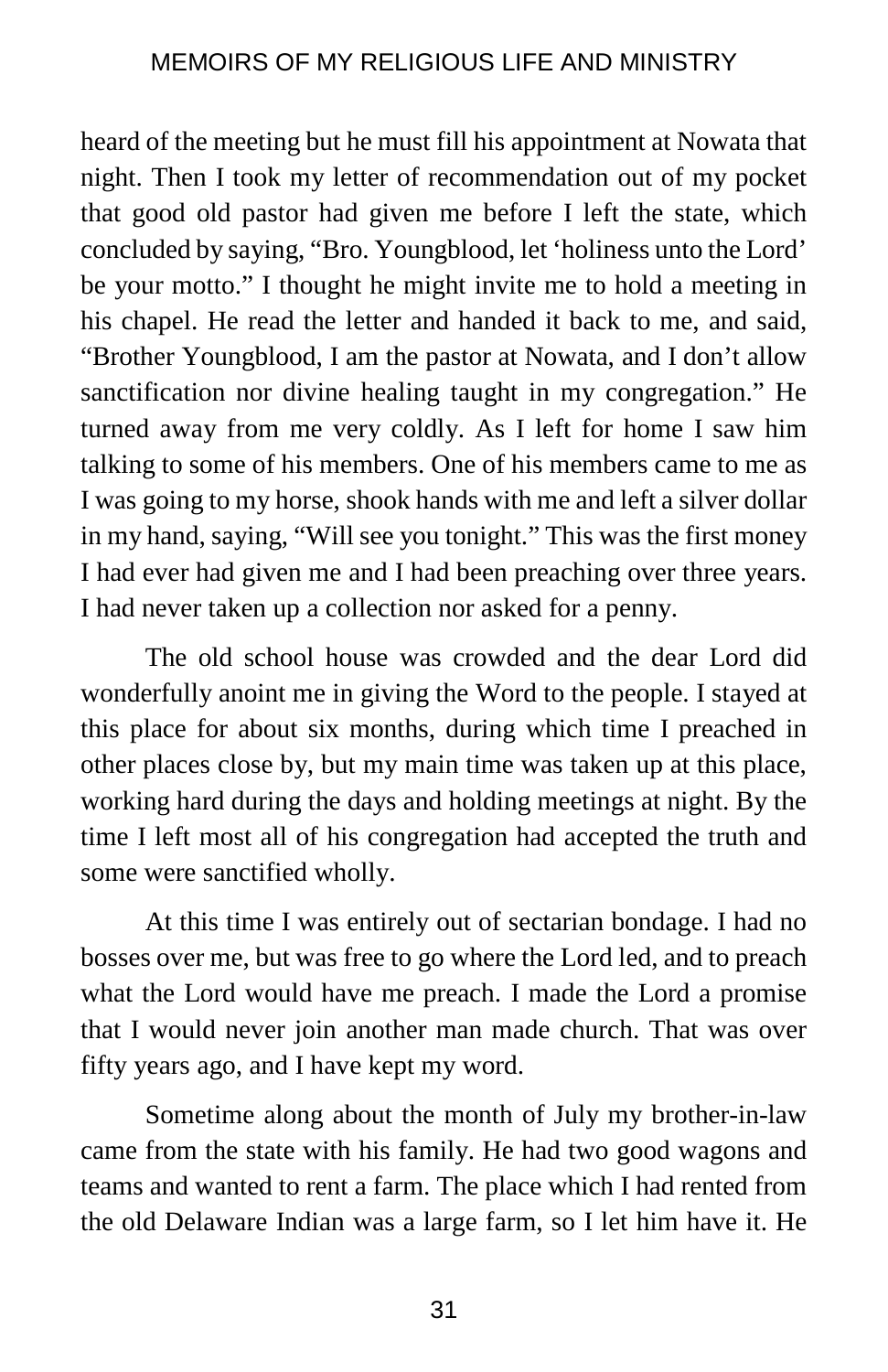paid me for my crop. I loaded my family and started westward to look for a new place. I had seen in the "Gospel Trumpet," which I had been reading for about five years, a call for some church of God minister to come to Nowata and hold a meeting, and that he would be cared for and a hall would be furnished. The name and address was given. It was only about fifteen miles west, but I had never been there. We drove straight to that place and stayed all night.

The sister and her husband were very kind. She said she would rent a hall up town about a mile away and we could stay with them while we held the meeting. I prayed over the matter and the next morning I told her that I thought it best to get my family located first where the two little girls could be in school. I was allowed to have a house and lot in town or twenty acres in the country as a minister's home. I would go on and get located then come and hold a meeting in Nowata. She gave us some horse feed and something for noon lunch and we moved on westward.

We passed through Nowata. I watered my team at the public well and moved westward on the Nowata and Bartlesville road. After we passed through town it was almost all prairie, with just a house or two in sight.

When we had gone about two miles, I saw a man on the right side of the road nailing shingles on a new house. I drove up by the side of the house and said, "Hello, what do you think you are doing?" He said he was putting a roof on the house so he could sell it or lease it. I asked him to come down and talk with me about it. When he climbed down I asked him his price. He asked me if I was a citizen and said he was not allowed to sell to a noncitizen, but could lease to one. I told him that I was a gospel minister and was allowed twenty acres in the country or a lot in town. He said, yes, if I was a minister I had a right. I asked him if he was a Cherokee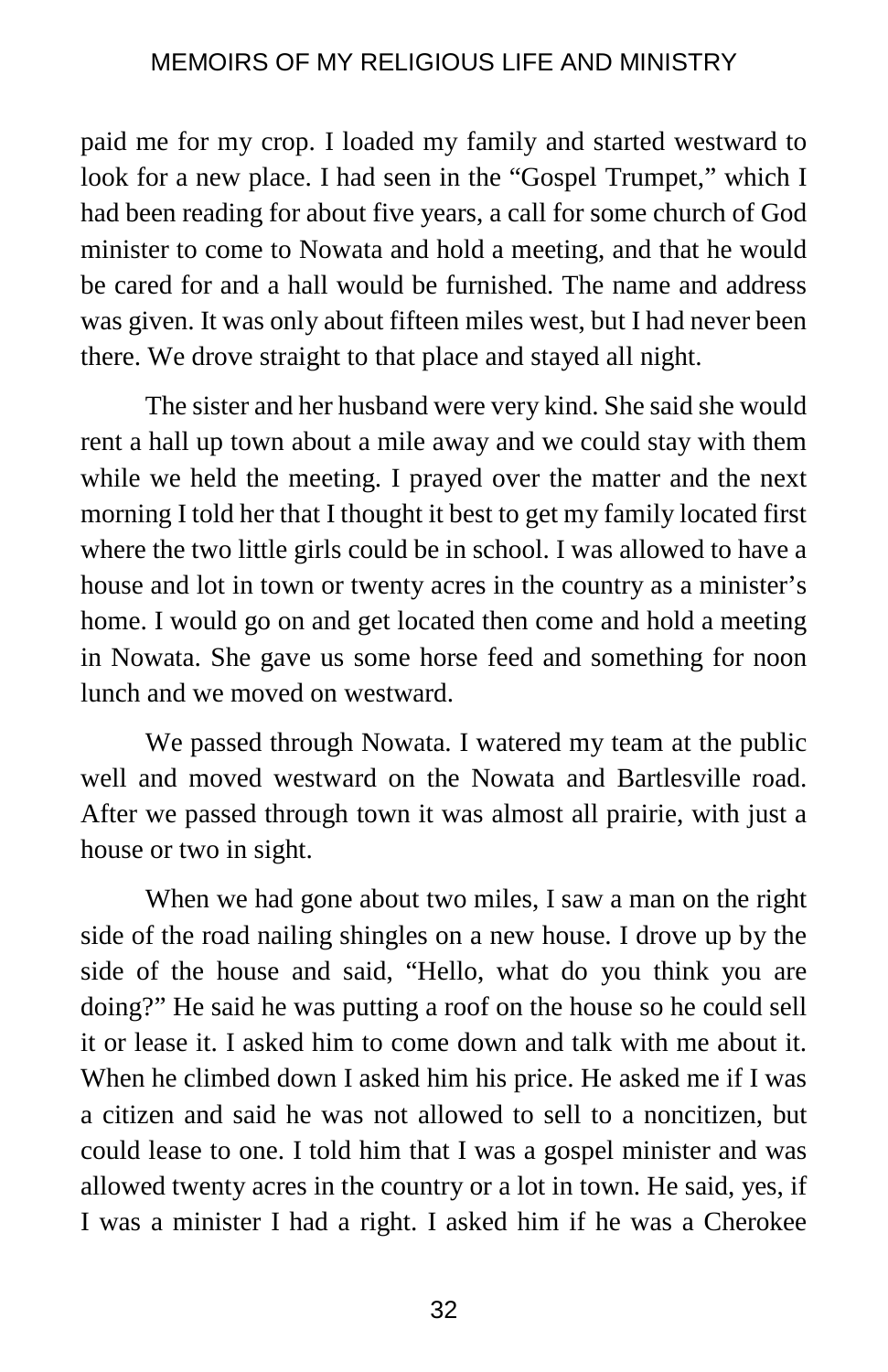because he did not look like he had any Indian blood. He said he was not but his wife was a Cherokee and that gave him a right as a citizen. I told him that my wife had Cherokee blood and was enrolled in the Watts Association as a Cherokee claimant. He told me that I had a citizen's right the same as he had. I asked him what he was asking for that claim, but he directed my attention to a house across the valley which was his also.

He said. "I built that house and gave that man a five year lease, and he has been there now two years. He only has three years more and will sell his lease very cheap. If I sell this, I would like to sell that also, as I have a good farm at another place where I live."

I asked him how much went with the place and his reply was one hundred and sixty acres. Then I asked how much he wanted for both places. He paused a moment, then said he would take two hundred and fifty dollars cash for both places. I asked him if he would take payments on part because I could not pay that much cash. He refused but looked at my team and wagon and offered to take my team and wagon and fifty dollars. I told him I could not pay fifty dollars cash, but that I had a good accordion worth eight dollars which I would give with the team and (wagon. I showed him the accordion. He took it, sounded a few notes, and said it was a deal. He sat down and wrote me a quit claim bill of sale to both places, giving the boundary on all sides. We unloaded our household goods into the new house. He got into the wagon and drove away. That is the last I ever heard of him, but 1 think he was a good honest man.

Well, we were settled then. Two of my brothers-in-law came and bought all of my claim to both places except my house and twenty acres. I soon had the house covered and a well dug and was ready for the gospel. We were only two miles from town and school.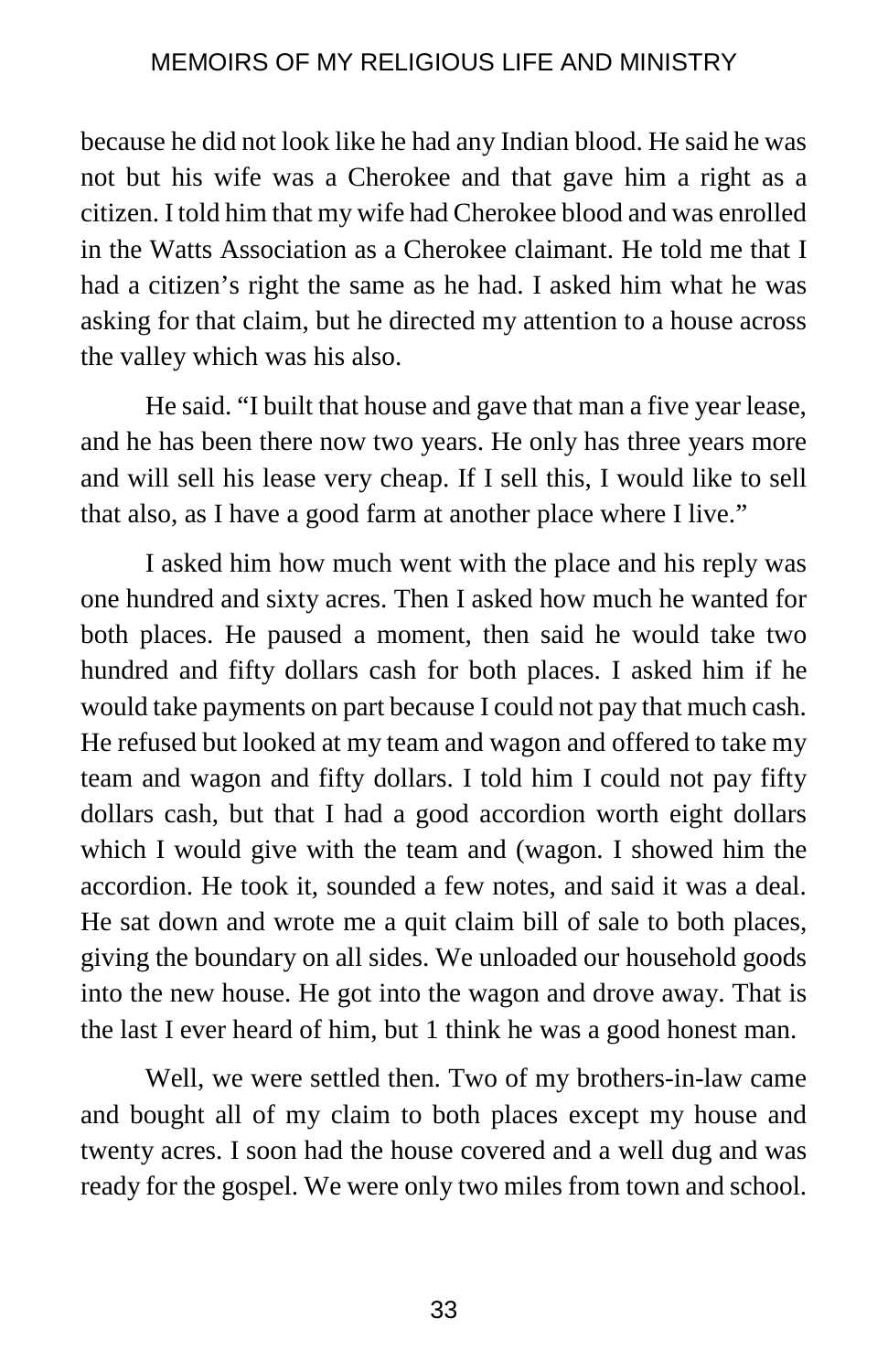I went to the sister who lived near town and told her that I was located and ready to hold the meeting. She rented a nice hall in town and the meeting began. The interest was very good. It lasted for several days. One of the Methodist preacher's members got saved and sanctified. Most of his members came to the meeting, but he never came. But the pastor of the North Methodist church came and gave good attention. I did not ask any of the sect preachers to preach. It was just the Holy Ghost and I, and the Holy Ghost was the leader.

When this meeting was over I was invited to hold a meeting in a school house about three miles away. At that place there was a number of Winbrenarian church of God people. They believed in one work of grace. They practiced feet washing and greeting with a kiss promiscuously. Most of them attended the meeting well, and the first time I preached there more than one woman reached out their lips to kiss me, but they soon learned better than that and seemed to like the truth very well.

When this meeting was over the neighbors began to talk to me about a meeting house for school and church services. I told them if they would buy the material I would build the house provided they would help me with the frame work. They gladly agreed and soon we had a nice meeting house of our own close to where I lived, and in a short time we had a nice little congregation of saints. I had but little opposition there, and soon people for several miles distant would come on Sundays to be in the Sunday school and preaching services. I was having calls and holding meetings at different places, some fifteen and twenty miles away. The Lord had surely led and located us in a good place. I always had plenty of farm and other work in the summer time to provide for my family. We had a garden and truck patch at home. Food was cheap—fifty pounds of good flour for 75 cents, the best beef steak for only 10 cents per lb., all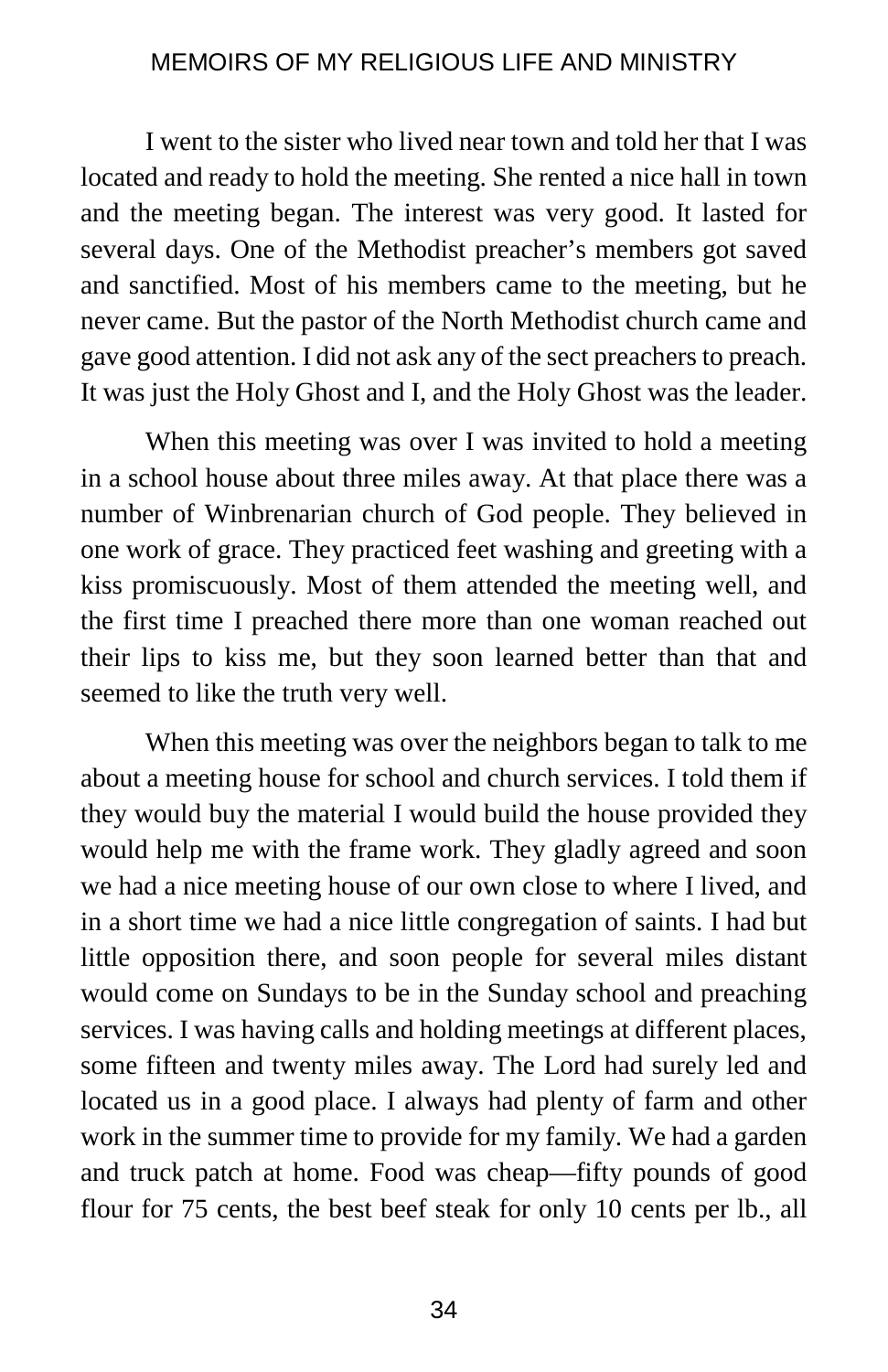the liver one would want free. We had two good cows that gave us all the milk and butter we needed. I would get a dollar per day for farm work and quit early enough to get ready for services. Our wood was hauled to us free. We were well loved, well supplied, and well satisfied. Most of our folk who had come from the state were satisfied and doing very well, and were receiving the truth well. I was well in body and my voice had become strong again.

I had been baptized again by immersion and was out of Babylon to stay. I took the "Gospel Trumpet" and gave out gospel literature. We used the Gospel Trumpet song books. Our children were going to school close to home. We were in a new rich country where there was a fairly good climate. But I had never been in a real church of God assembly or camp meeting. When I read in the "Gospel Trumpet" about the good camp meetings where so many were saved, sanctified, and healed, it made me long to be in one of those good meetings. And when Sister Young, who had been baptized by Brother Warner, would tell me what a wonderful preacher he was, my soul would be stirred within me.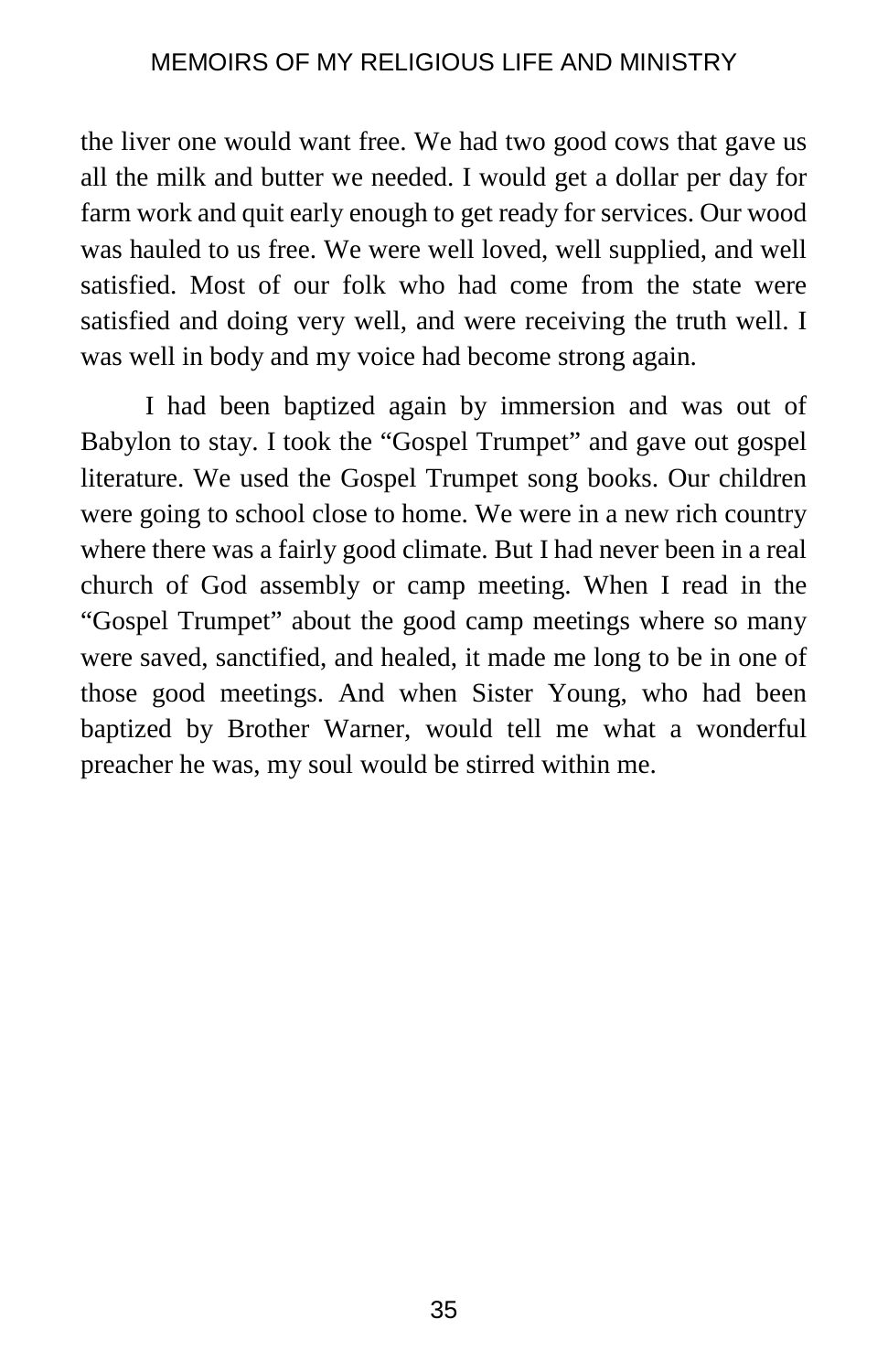# **Chapter Six**

About this time a statement was published in the "Gospel Trumpet" about a church of God home and school in Arkansas where the ministers' children could stay and go to school while the ministers were in the gospel work. I wrote a letter to the keeper of the home. He answered and sent a little paper published by the home. He said there was room for our two little girls, and they were going to have an assembly meeting there over the holidays and make plans to enlarge the home, and that they would be glad if I could come soon. The meeting was advertised in the "Gospel Trumpet."

Since I had many kin folk in Arkansas, I decided to go. I sold my home and corn crop, fitted up a wagon, bought a team, shipped some of our household goods to my old uncle who lived at Aurora, Mo. loaded our four children into the wagon, and started for the Boston Mountains in Arkansas, leaving the work at Nowata in the care of a young preacher who had come out of the Methodist church under our teaching. He had got sanctified and healed. He was a very promising young preacher. His wife was also a good saved woman. They said they would look after the work there.

About the first of November, 1895, we bade farewell to the little congregation of saints that the Lord had given us, leaving many friends and loved ones, even wife's dear old mother who was getting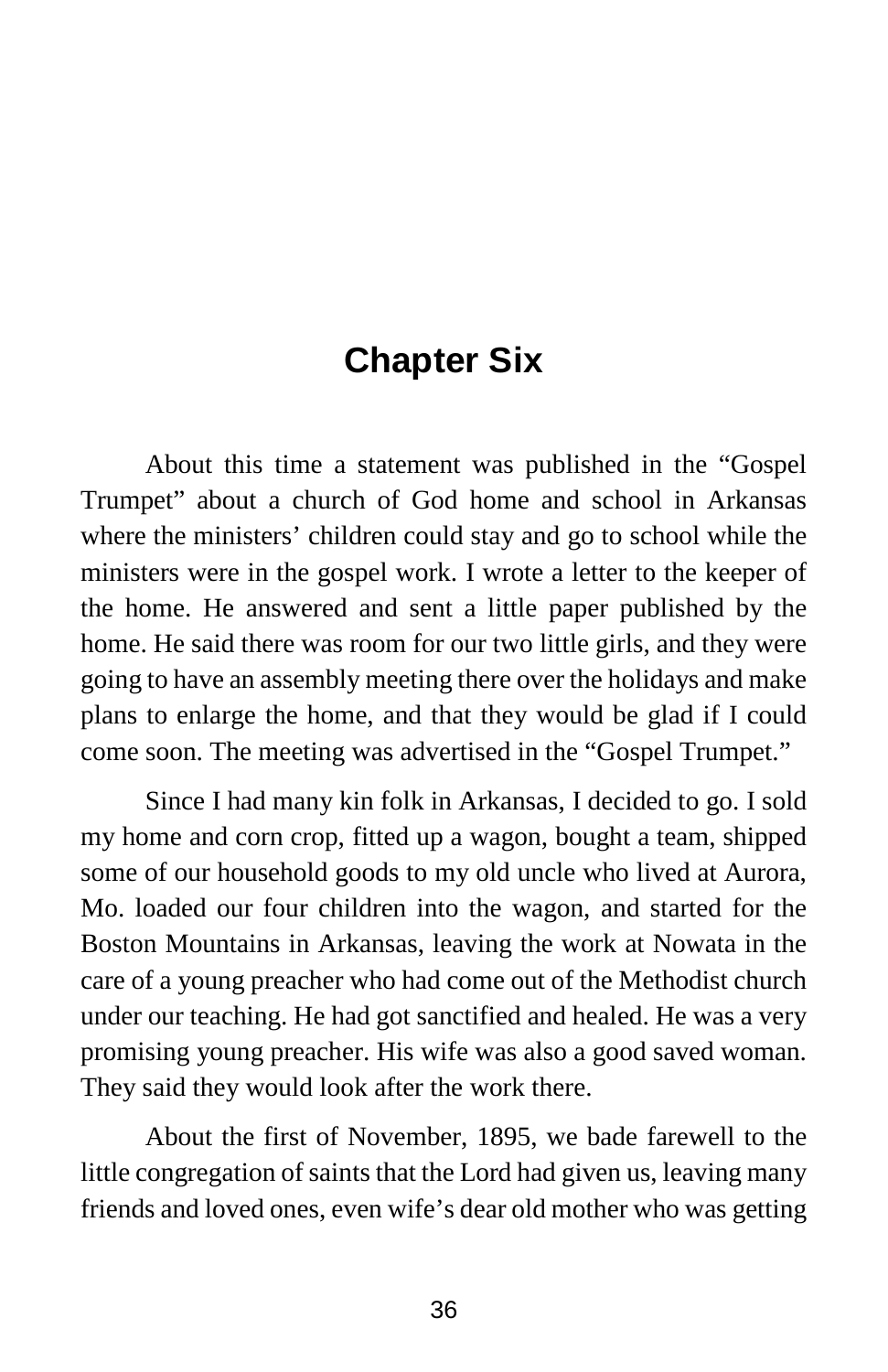aged and was a very precious old saint. We told them all good-bye, and headed for the assembly meeting.

We had some bad weather on the way. We stopped at Rocky Dell in Arkansas and held about a ten day meeting with good interest. There we met a young church of God preacher who took us to his house at Gravett, Ark. when the meeting was over. We stayed with him a few days and he baptized my wife by immersion. Then we went on our way rejoicing and arrived at the home about the first of December.

We were gladly received by the church. The school was in progress. Several children were already there, and more were expected after the meeting was over. A young Swede brother was teaching the school. Also a man and his wife were there from Missouri. He could preach a little and she was a school teacher and had come to help in the school as soon as more children came. The old Brother Moody was the general manager of the home, and a Brother Lane was the pastor. A great time was expected when the brethren all got there for the assembly meeting, which was to begin Christmas Eve.

After we had stayed there two days and I had preached once to them, we left our two oldest children and went north about a hundred miles to where my sister lived whom I had not seen for many years. We held a few meetings in an old Baptist chapel near her home, but there came a big snow and not many attended. But my sister and a few others became very interested and we promised to return after the assembly meeting was over.

We started back to the home, arriving there the day before the meeting was to start. A big snow was on the ground. To our great surprise, the school house was burned down to the foundation with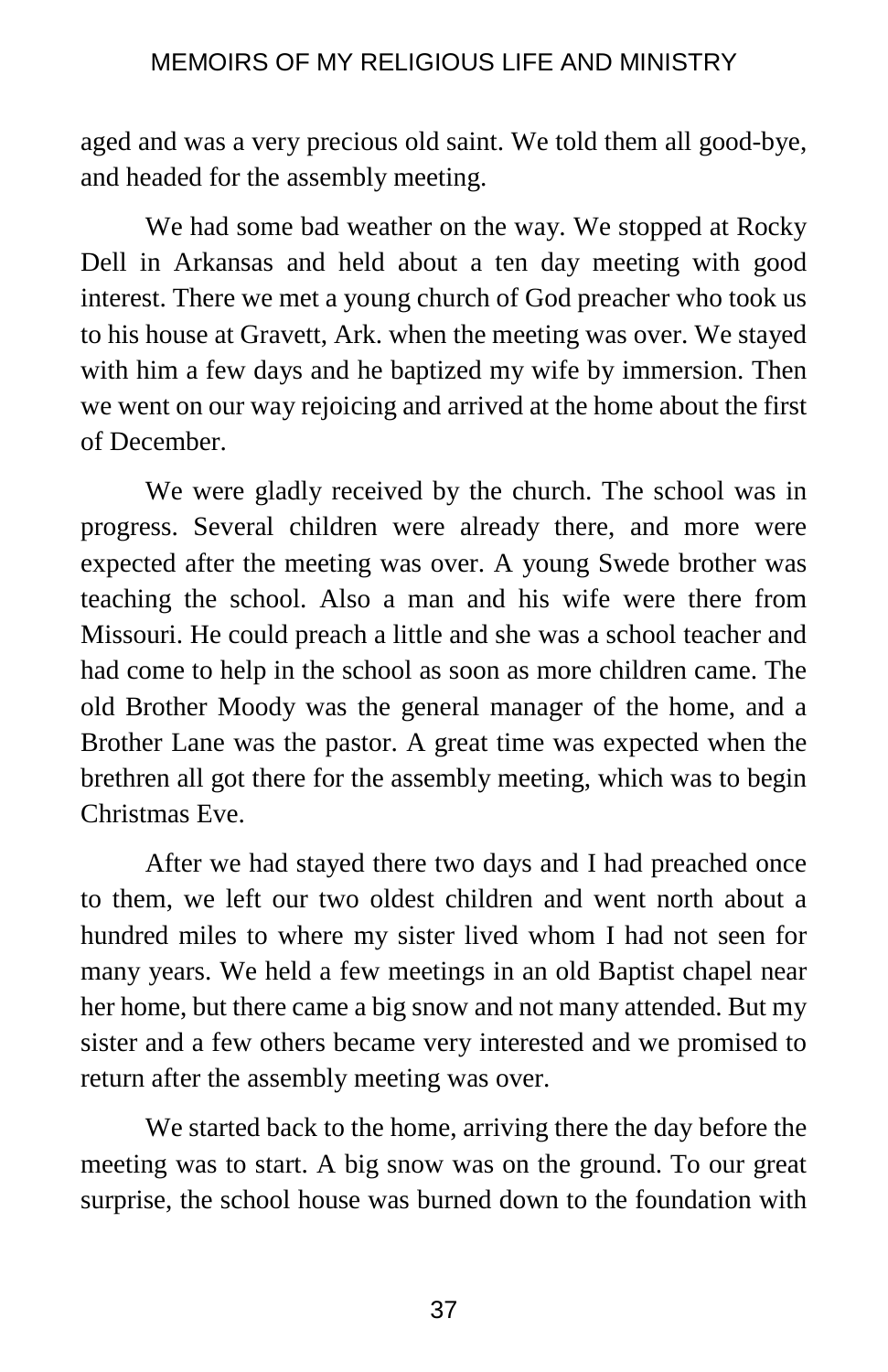almost all the school books. It was quite a large frame building, but it was gone.

Several of the brother ministers had arrived. I had never seen any of them before. Bro. Candell, Bro. Wm. Wilson, a Brother Fly from California and others were there. They were glad to see me, as they had seen my name in the "Gospel Trumpet." But there seemed to be a deep sadness among them. I supposed it was because the school house had burned, as some of them had brought their children there for school as we had done. But when the meeting began I discerned that there was an evil spirit present. None of the brethren seemed to have any liberty. I kept very quiet as I had never been in a church of God ministers' meeting before.

The meeting went on for several days. I heard someone say, "I wonder if Brother Youngblood knows what the trouble is here?" Again I heard someone say, "I wonder which side he will take if he finds out what the trouble is all about?" One night no one seemed to move out to preach the Word, and an inner voice seemed to say to me, "Get up and speak the words that I give you."

I got up, stepped into the pulpit and began with Rev. 2:1. I do not remember ever having preached from these Scriptures before. When I finished speaking they all knew where I stood and for what I stood. The ice was broken and the other brethren began to praise God for victory. We had a few Holy Ghost sermons and I began to think the devil was defeated. But about this time Elder Lane the pastor got up and said, "Brethren, I want you all to know that this home and all these buildings are on my land and I hold the deed and I am the pastor here, and I request that you brethren close this meeting and vacate my property at once." He added, "You have let the school house burn down and there will be no more school."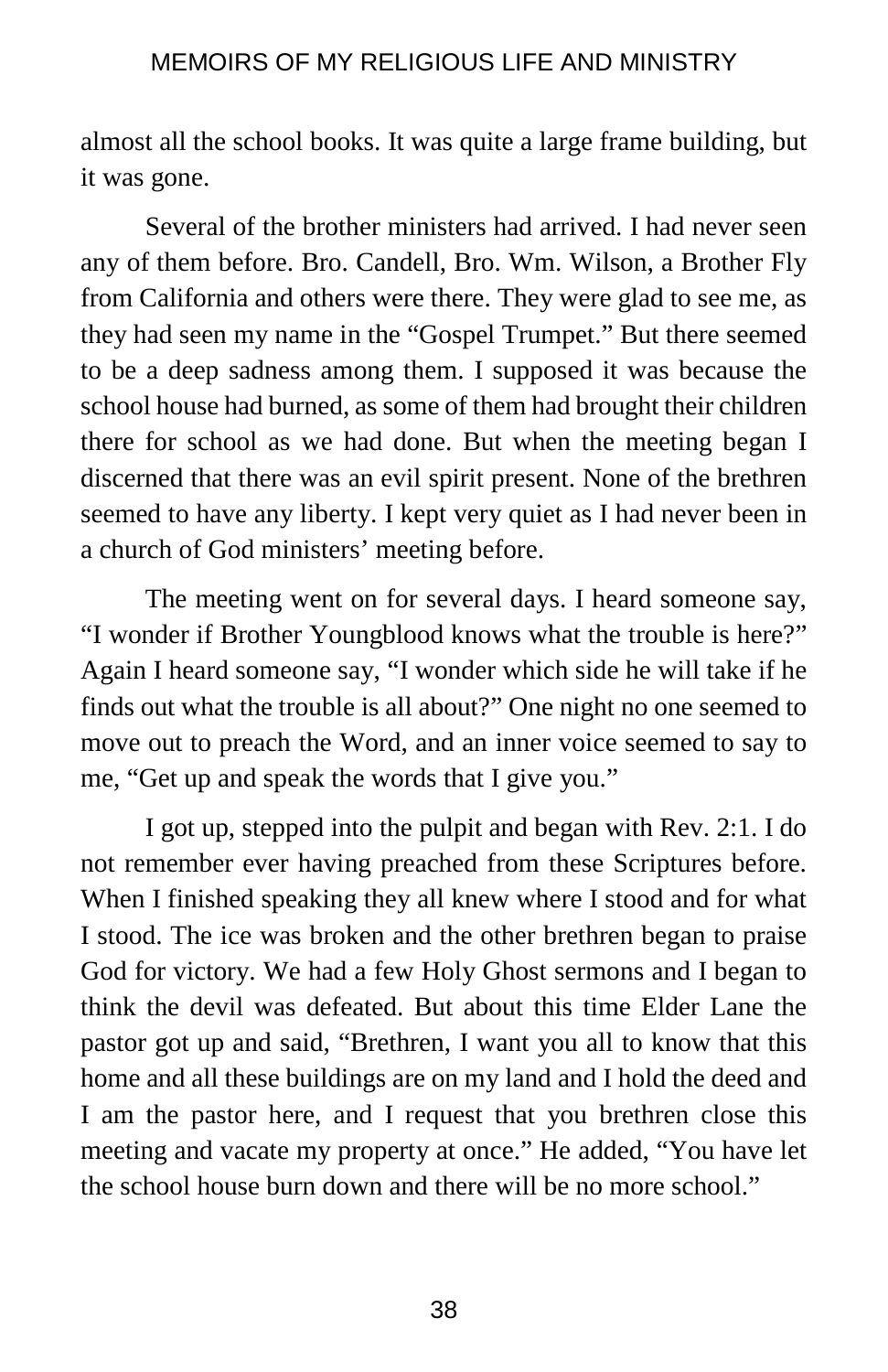The meeting was dismissed, but an old brother was there by the name of Odell. He was an old church of God minister, but had not preached any in the meeting. He has some songs in the "Select Hymns" song book. He came to us and said, "Brethren, I have a large house up on the hill. Come up and finish the meeting there." We went up and had some good meetings. He had a married daughter who got saved.

After this meeting was over we loaded our children and baggage into the wagon and started north. The young man who was teaching the school came with us. He was surely a fine young Christian man. Bro. Wm. Wilson and Brother Moody followed on soon afterward, and we all met at Aurora, Mo. Bro. Wm. Wilson rented a hall there and began a series of meetings. I helped him for a while, then we went to my sister's and had a real good meeting in the old Baptist chapel. My sister came out of the Methodist church, got sanctified, and I baptized her and another woman who was saved in the meeting. We had to cut the ice to get into the water, but it never hurt any of us.

About this time we received a letter from the Indian Territory that my wife's mother had had a severe stroke, so we hastened back to see her. She was very poorly. We prayed for her and she soon began to get better.

When the warm weather came we went back to our old home country and held several meetings. We met dear old Bro. Bolds and his family. In the fall we went to the camp meeting at Vichy, Mo. This was a wonderful meeting. Several of the brethren from the Trumpet office were there; but dear Brother Warner, the one we had so longed to see, had gone home to be with Jesus. When this meeting was over we came back west to Ash Grove and was in another good camp meeting. We spent the remainder of that winter holding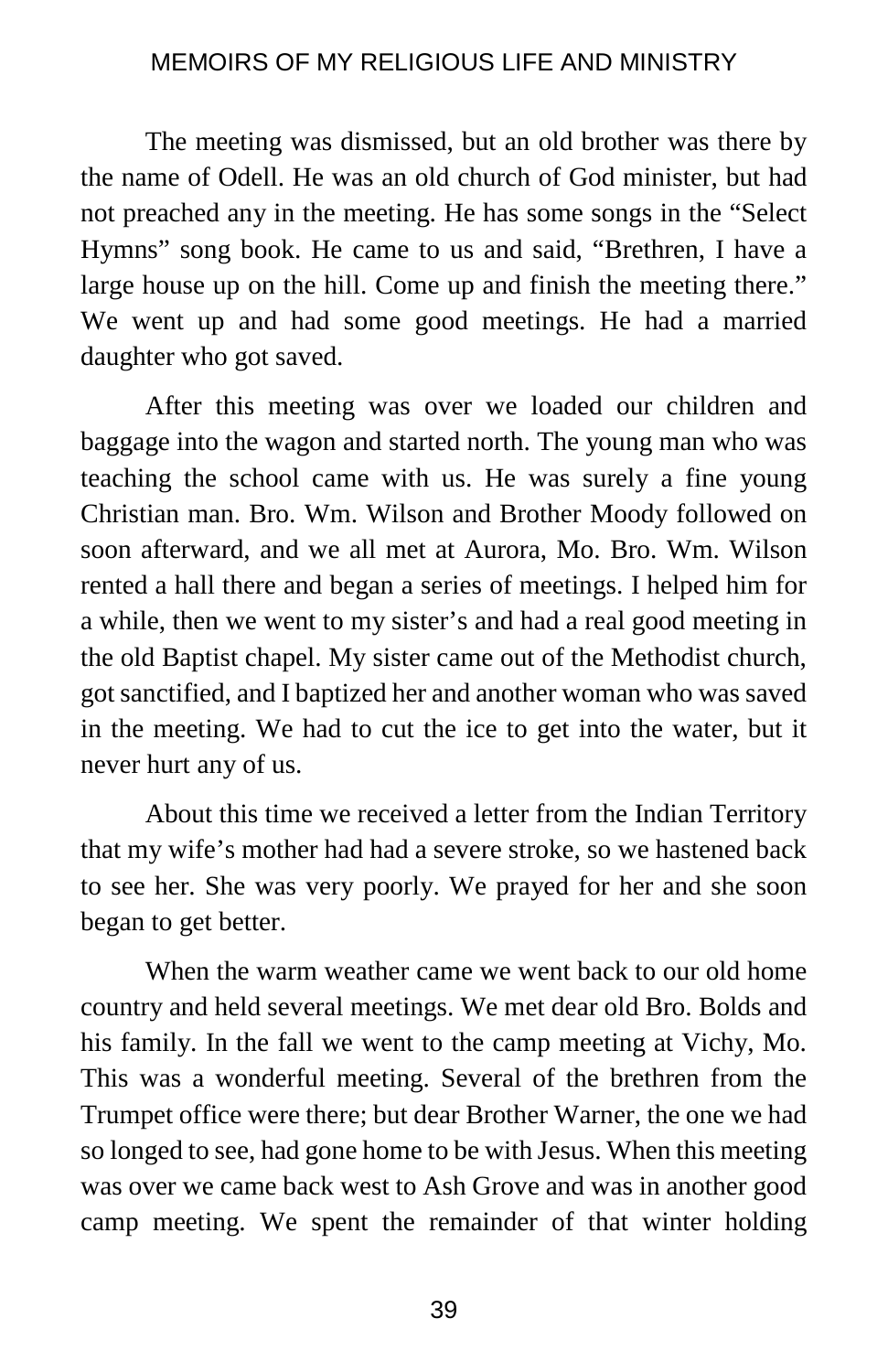meetings in south west, Mo. and northwest Arkansas, also the summer following. Then we went to Springfield, Mo. and stayed there one winter and held meetings in our rented house. In the spring we moved to Harold, Mo., bought a house, and stayed there two years. We had a good camp meeting the second year. It lasted twenty-one days. Many preachers were with us and the Lord raised up a good congregation of saints there. When this meeting was over we went back to our own home country and Brother and Sister Ostis Wilson looked after the work at Harold and Graydon Springs. We rented a place close to Buffalo, the county seat of Dallas County, close to a school house. There we held meetings, and in two years the Lord had raised up a very nice congregation. Then we bought a small farm and stayed two years on it, then sold it for a good profit and bought a better farm, working and holding meetings all the time until the summer of 1908.

About the first of June I saw in the "Gospel Trumpet" a call for a church of God minister to go to Phoenix, Arizona and hold some tent meetings. I wrote and told them I would go if the fare could be sent me to go on. The fare came in a few days, and on June 15, 1908 I left home. I went by Anthony, Kans. to visit my sister there, and went to the saints' chapel. Brother Helms was the pastor there. I preached on Sunday and they wanted me to stay longer. In a few days the crowd was too big for the chapel. My sister's husband had a brother who was janitor at the high school. He invited me to go to the high school auditorium where there was plenty of room. Bro. Helms consented, so we moved to the high school. I preached there every night, and had good liberty in giving the Word of God to the people. I preached there until about the first of July.

The meeting at Phoenix was to begin July 4th. They had put up the big tent the day before, but the police came and made them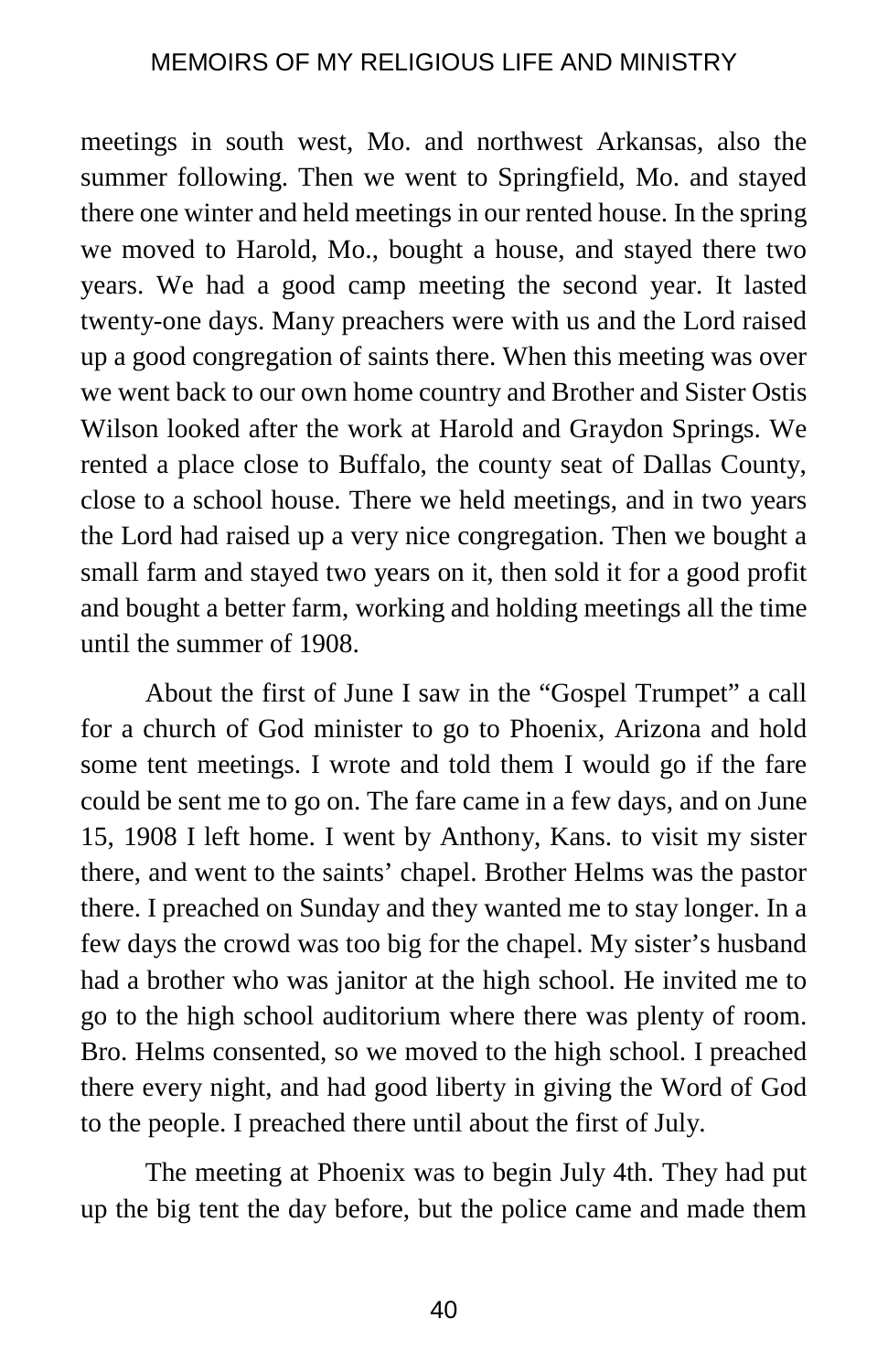take it down the day I arrived. Brother Ira Stover's father and his family were living in a very large house with a wide hallway extending the full length of the building. The saints put seats in this hall way and we had some very good meetings. We had several street meetings also. I went to Prescott, Ariz. to try to get a place for the big tent, but they would not allow it put up in the city. Then a brother who lived close to Phoenix took me to Globe, Ariz. but we could not put it up there. Then I went to the sheriff and got permission to preach on the court house steps. I preached there for about a week. Large crowds gathered in the evening at six o'clock to hear the Word. Then the good Lord gave us a nice hall seated and lighted for ten days. The interest was good. Several got saved. Then we were invited to a school house just below Globe a short distance. I preached there about a week and some got saved there. I baptized six there and then went on down to Salt River and baptized four more. The father and mother had got saved at the meeting up at Globe and the son and daughter at their home.

We returned to Phoenix where I received a letter from my wife saying she was not very well and wanted me to either return home or send for her and the children to come to me. I began to pack my grip. Sister Rider asked what the trouble was. When I explained, she wanted me to send for her. I told her I did not have enough money to bring them all. She said the Lord had plenty of money and asked me how much it would take. I told her it would take sixty dollars, so she said the money would be ready by the next day. So the next day I wired her tickets for the whole family, and they were soon there. We rented a furnished house and were at home. I can truly say that we never were better provided for before or since than we were at Phoenix. Sis. Rider would come to our houses and look in the kitchen and the pantry to see what we needed, then get in her surrey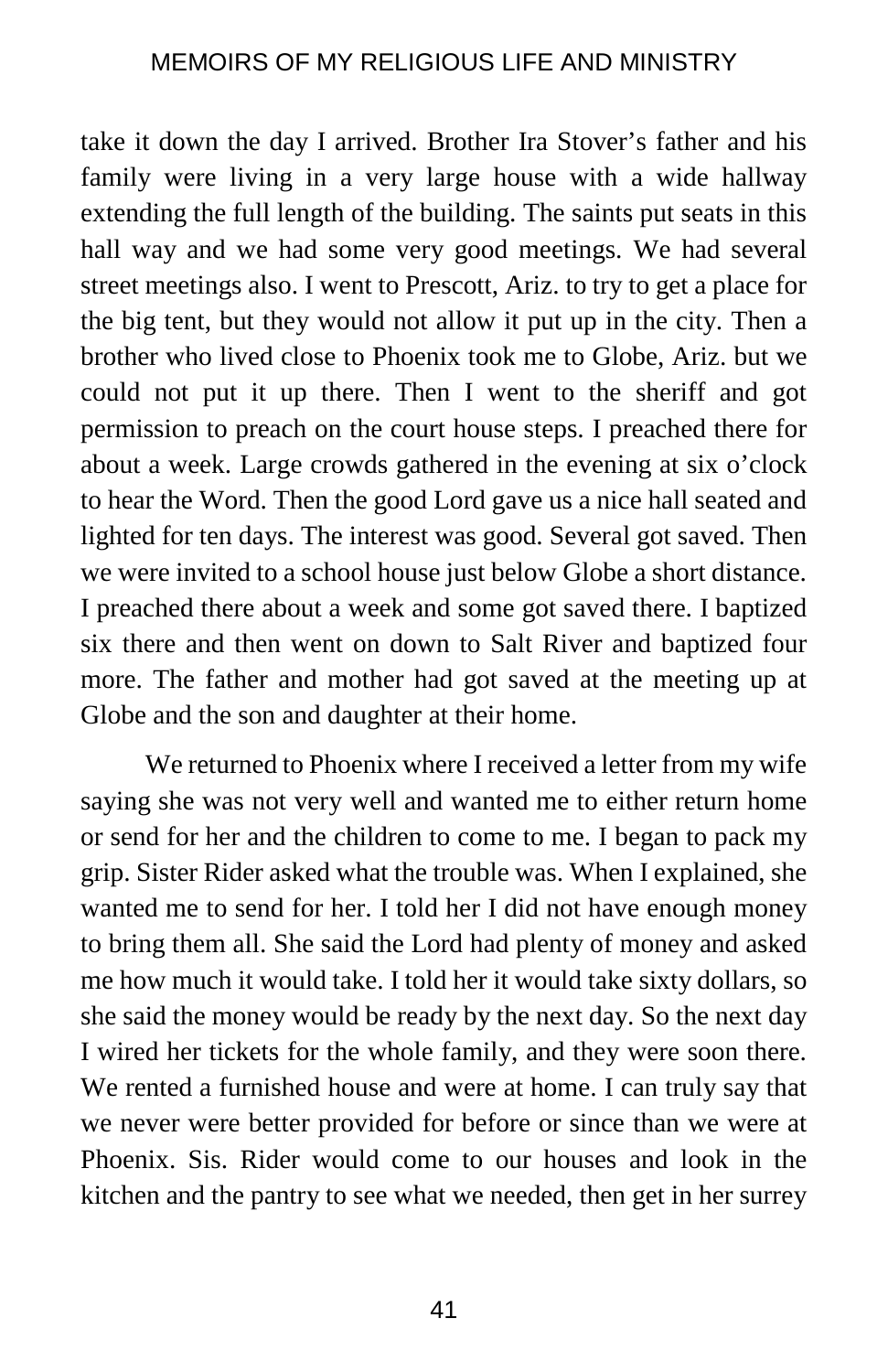and go to town to get it for us. She would often say, "While you people are here you shall have just as good care as any of us."

We surely did enjoy our stay at Phoenix, and some very precious saints were there, but the Lord's ways are not like our ways. I was the Lord's man and subject to His leadings. We stayed there that winter. The next summer was exceedingly warm. The heat almost overcame me at time, so I decided to go to California, and about the first of October I was ready to go.

I bade farewell to my family and saints and took the train for Los Angeles, arriving there in time to help put up the big tent and get the camp in order. Many saints were there from different parts of the state, and plenty of good able ministers. Some of them I had met before, but others I had never met before. The meeting was very precious. I had several invitations to hold meetings at different places. When the meeting was over I went to San Diego where Brother C. L. Walker was pastor. I stayed over Sunday with him and preached at the chapel Sunday morning and night. They gave me a very liberal offering, for which I was very thankful. Then I returned to Los Angeles, went to Sawtell and rented a house, then sent for my family. They were soon there.

I took them down to Santa Monica to see the big Pacific Ocean. My wife looked out over the water and said, "Now I have followed you to this ocean, and if you go any further, don't send for me."

I said, "All right, we'll make California our home the remainder of our days."

There were a few saints at Sawtelle. They rented a hall and began holding meetings. The change from the hot climate of Arizona to the cool foggy Pacific coast caused most of my family to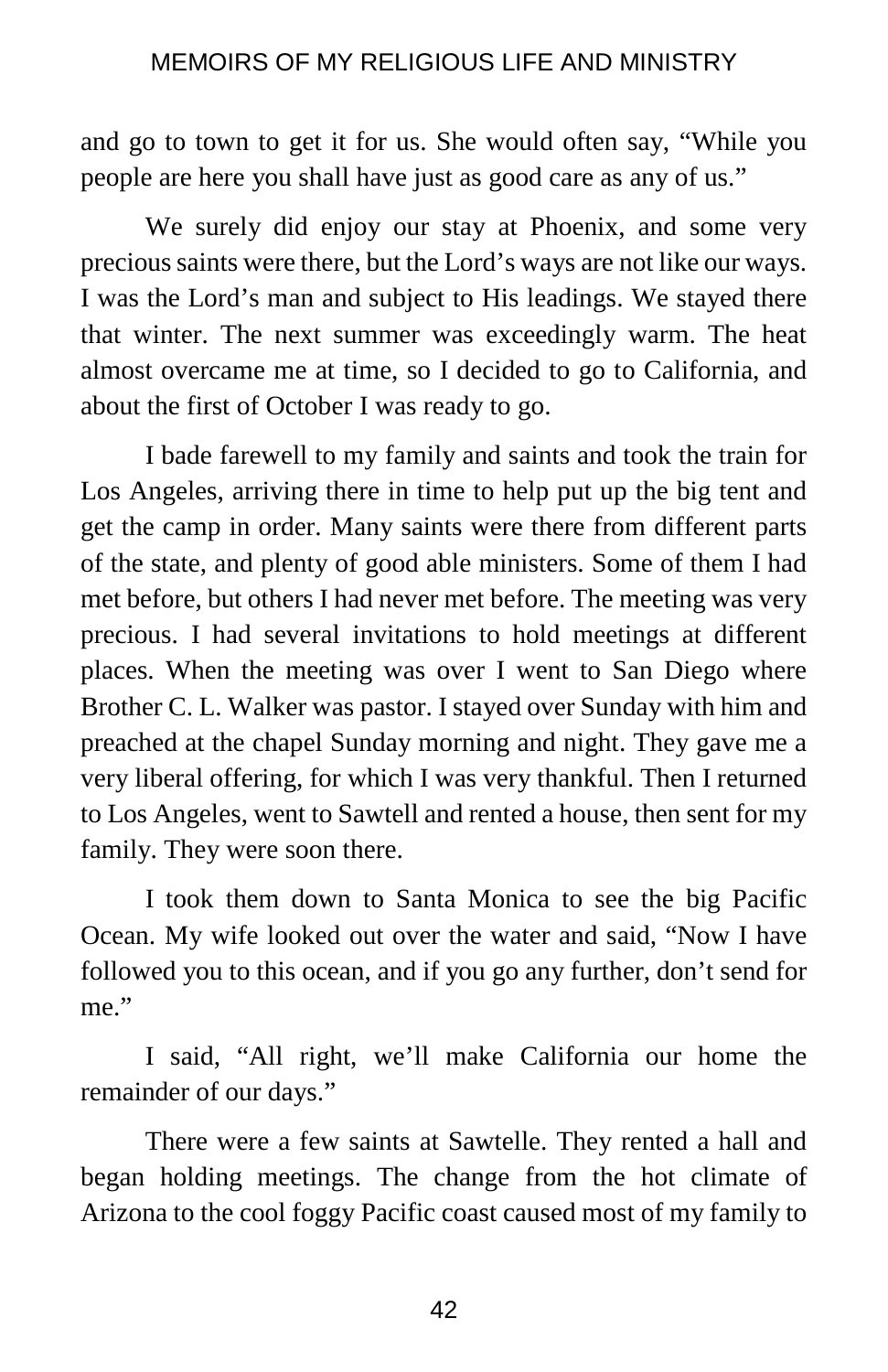take bad colds. As I had been invited to go to Pomona to make my home, I decided to make the change. I came first and bought a tent house and a lot to put it on, then sent for my family. They arrived in a short time. I got work and all were very well satisfied. A small group of saints were here but no preacher. The saints were holding services in a rented hall on West Second St. Two blind sisters were here printing literature for blind people in the Brail System. They were very earnest workers. We held our meetings in this hall for about one year, then it was condemned and wrecked. It was a twostory frame building between two brick buildings. When this took place the blind girls moved to Anderson, Indiana and we rented the old First Baptist church house on Fourth and Park Streets where the Nazarene people now hold their meetings. We stayed there one year. When it was sold to the Nazarenes, we rented their old chapel on East Second St. for one year. Then it was sold and we rented a dwelling house on Ninth and Parcells. There we decided to build a meeting house of our own, so we went to work and soon had a very nice chapel built on the corner of Main and Ninth Streets. Interest in the meetings began to increase and for about a year the work here in Pomona prospered very much.

At that time no other people in Pomona went by the name "Church of God." We were the only people called by that name. I have been living in Pomona thirty-eight years. We have lately moved our chapel to 750 South Eleanor St. where we have our regular worship. Good Holy Ghost ministers preach the Word of God to us and our meetings are very precious. While there are at this time here in Pomona about four different bodies of people who go by the name Church of God, I am sure that the true and living God has but one people and Christ has but one body, the church. Therefore we continue to teach as we have always taught that while there are lords many and gods many we know but one true and living

43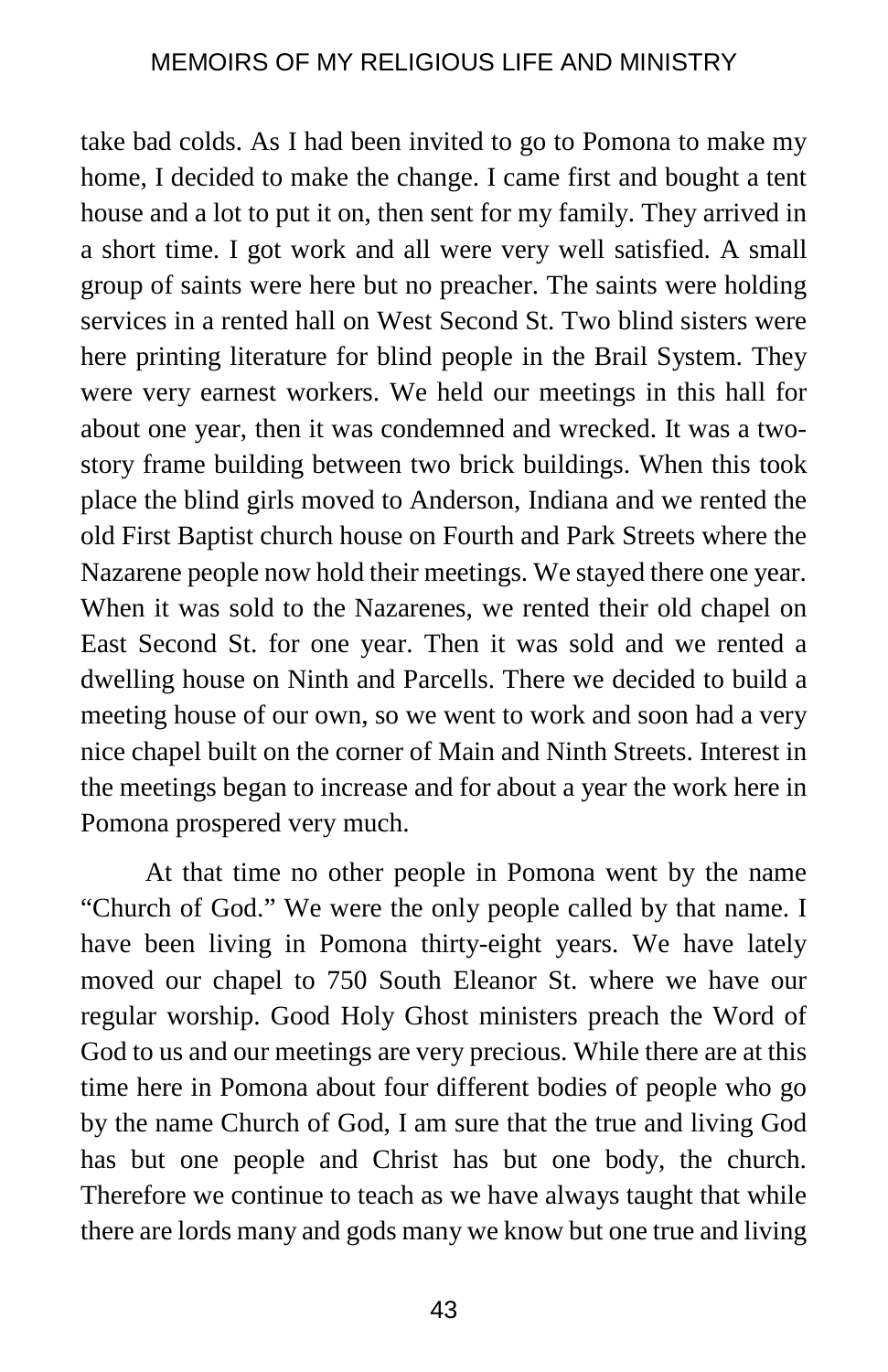God; and while there many false Christ's, we know only the one true and living Christ who gave himself for our sins that we might live in and through Him; and while there are many different kinds of churches, we know but one true church, the one for which Christ gave himself, the one which he sanctified and cleansed and made pure and holy without spot or blemish; and while it is true that there are many false spirits in the world today, there is just one Holy Spirit; and while there are many church creeds or disciplines, the New Testament is our discipline and the Holy Ghost our guide and leader.

Again we invite you to come to our meetings.

Now in conclusion I shall say that our lives and our teaching wherever we have lived have been open to all men. We are now quite aged, and our lives are nearing the end of the way. We have made mistakes sometimes, it is true, but our aim and purpose in life has been good. And while the sun may have scorched and the summer wind blasted much of the seed that with care we have sown, the Lord who has watched while our weary toil lasted will surely reward us for what we have done.

We have sown in the morning and sown in the noonday,

And sown in the evening with sorrow and care;

We have toiled and have suffered in storms and in tempests

With no one but Jesus our burdens to bear.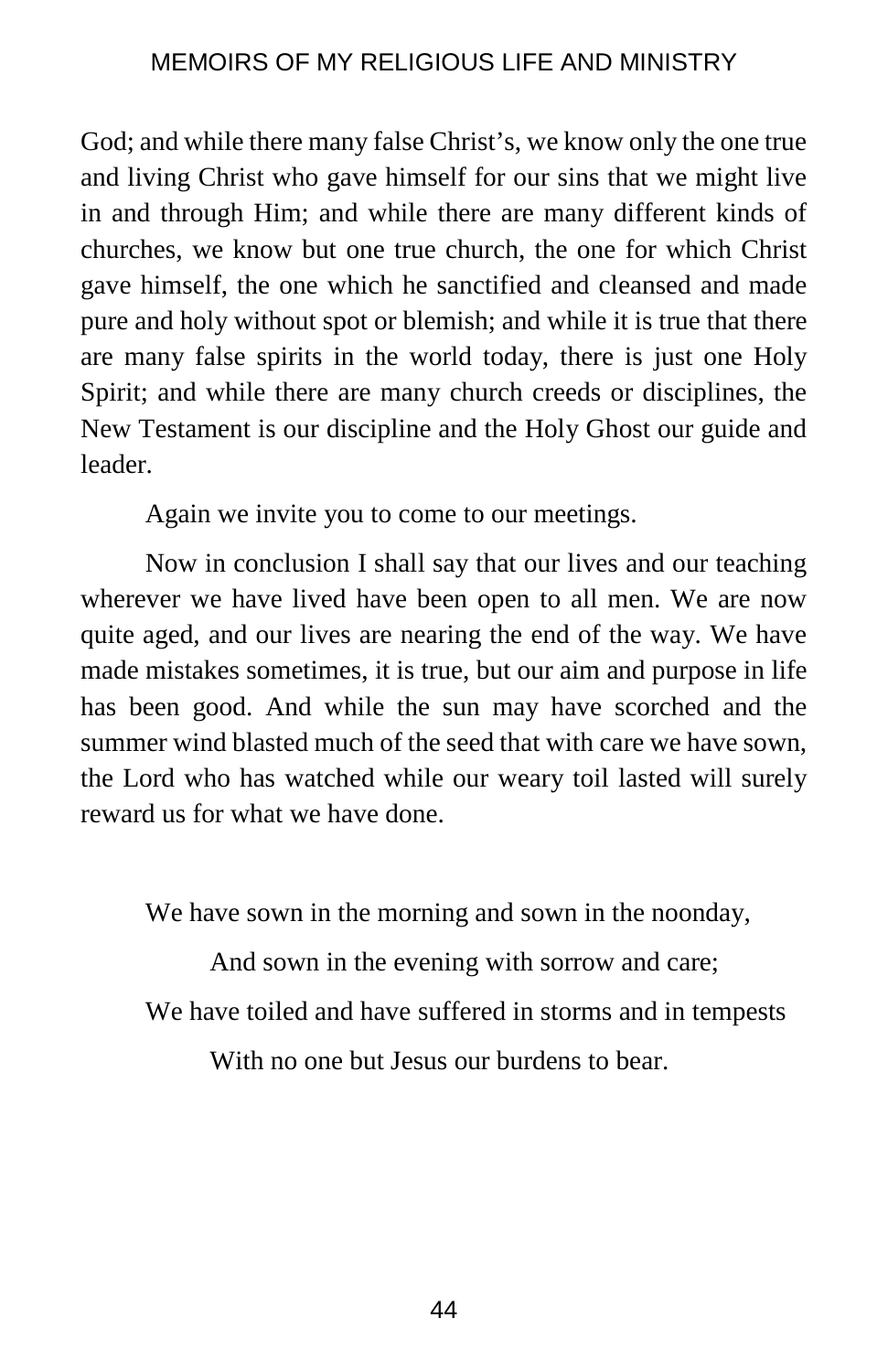Now our labors are ending, we shall soon be ascending

To join with the angels and saints up on high.

Our time is drawing nearer and our hope growing clearer,

And we shall soon be at home in the sweet by and by.

# **The End**